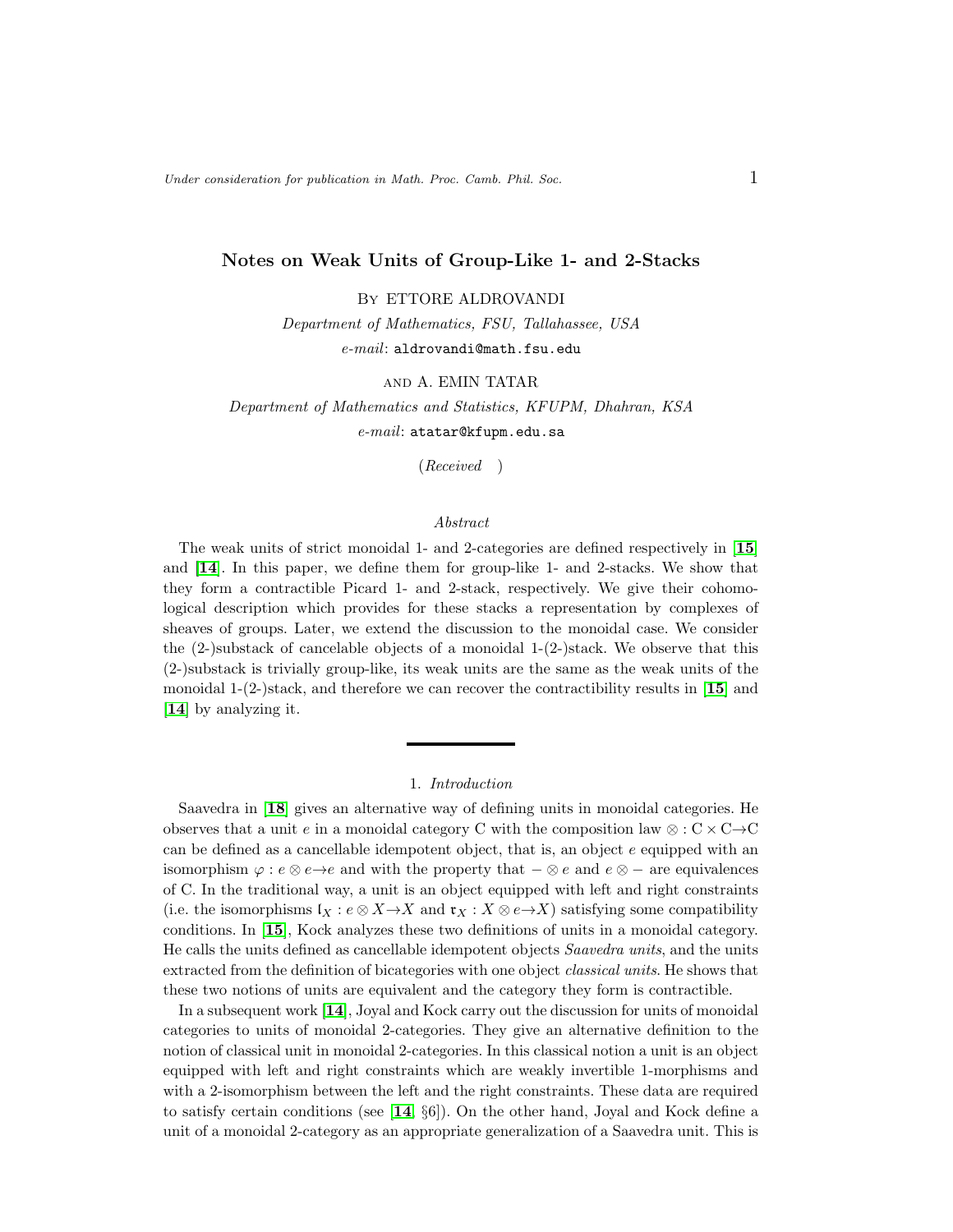## 2 ETTORE ALDROVANDI AND A. EMIN TATAR

an object e equipped with a weakly invertible morphism  $\varphi : e \otimes e \rightarrow e$ , and such that  $-\otimes e$ and  $e \otimes -$  are biequivalences. Throughout this paper, we call this alternative definition of unit  $Joyal-Kock unit$ . In [[14](#page-14-0)], Joyal and Kock show, as in the 1-categorical case, that these two notions of units are equivalent and their 2-category is contractible.

The language of Saavedra units and Joyal-Kock units in the context of group-like 1 and 2-stacks is very helpful. Their capability of expressing units without referring to left and right constraints is very beneficial if one considers the amount of data and coherence conditions required to define group-like 1- and 2-stacks. There is no need of mentioning units in their definitions because the fact *every object is cancellable* is part of the grouplike data and these notions of units are equivalent to classical notions. The benefits of this economical way of defining group-like 1- and 2-stacks becomes more significant when it comes to define (2-)functors. With Saavedra units and Joyal-Kock units, we need not assume that a unit is transferred to a unit. It is enough to assure that the (2-)functor transfers the group-like structure to the group-like structure. Another benefit of Saavedra and Joyal-Kock units can be observed when extensions are described in terms of torsors. In  $[7,$  $[7,$  $[7,$  Theorème 3.2.2], it is shown that given an extension of a discrete group K by a group-like stack  $\mathscr G$  the  $\mathscr G$ -bitorsor associated to this extension should be trivial when it is pull backed over the unit element of  $K$  so that this trivialization is compatible with other torsor structures. However in a recent work [[5](#page-14-2)], it is noticed that this trivialization condition becomes redundant if one works with Saavedra units in case of extensions of Picard stacks or with Joyal-Kock units in the case of Picard 2-stacks.

In this paper, we define the category (resp. 2-category) of Saavedra units (resp. Joyal-Kock units) in a group-like stack (resp. group-like 2-stack). We prove they are contractible. To this end we follow a more direct approach. As opposed to showing that the (2)-category of classical units of a monoidal (2)-category is contractible and showing that the (2-)category of Saavedra(Joyal-Kock) units is equivalent to the (2-)category of classical units, as it is done in  $\left[15\right]$  $\left[15\right]$  $\left[15\right]$  and in  $\left[14\right]$  $\left[14\right]$  $\left[14\right]$ , we give explicit construction of the morphisms between Saavedra units and Joyal-Kock units. Due to the contractibility Saavedra units and Joyal-Kock units form a Picard stack (resp. 2-stack) of their own which we denote by  $\mathcal{I}(\mathscr{C})$  (resp.  $\mathbb{I}(\mathbb{C})$ ). We expect them to be equivalence relations with contractible quotients, i.e, to be ultimately contractible spaces. We confirm this both by a direct geometric analysis and by explicitly computing complexes of sheaves of groups that represent them. Although it immediately follows from the contractibility that these complexes should be quasi-isomorphic to the zero complex, their explicit computation is interesting because we compare them directly to the complexes representing the homotopy fiber over 1 in the Postnikov exact sequence. The comparison allows us to characterize the Saavedra units as *rigid* model of the homotopy fibers over 1. We study this in more details in  $[4]$  $[4]$  $[4]$ .

Lastly, we discuss the weak units of monoidal 1- or 2-stacks. We observe that cancelable objects of a monoidal 1-(2-)stack form a group-like (2-)substack that can be presented as the homotopy cokernel of a  $(2-)$ crossed module. Directly from the definition of weak units, it follows that the weak units of a monoidal  $1-(2-)$ stack and the weak units of the group-like (2-)substack of cancelable objects coincide. Therefore it suffices to study the group-like (2-)substack of cancelable objects of a monoidal 1-(2-)stack to obtain the contractibility results in [[15](#page-15-0)] and [[14](#page-14-0)]. This observation also shows that the weak units of a group-like  $1-(2-)$  stack is the case to study.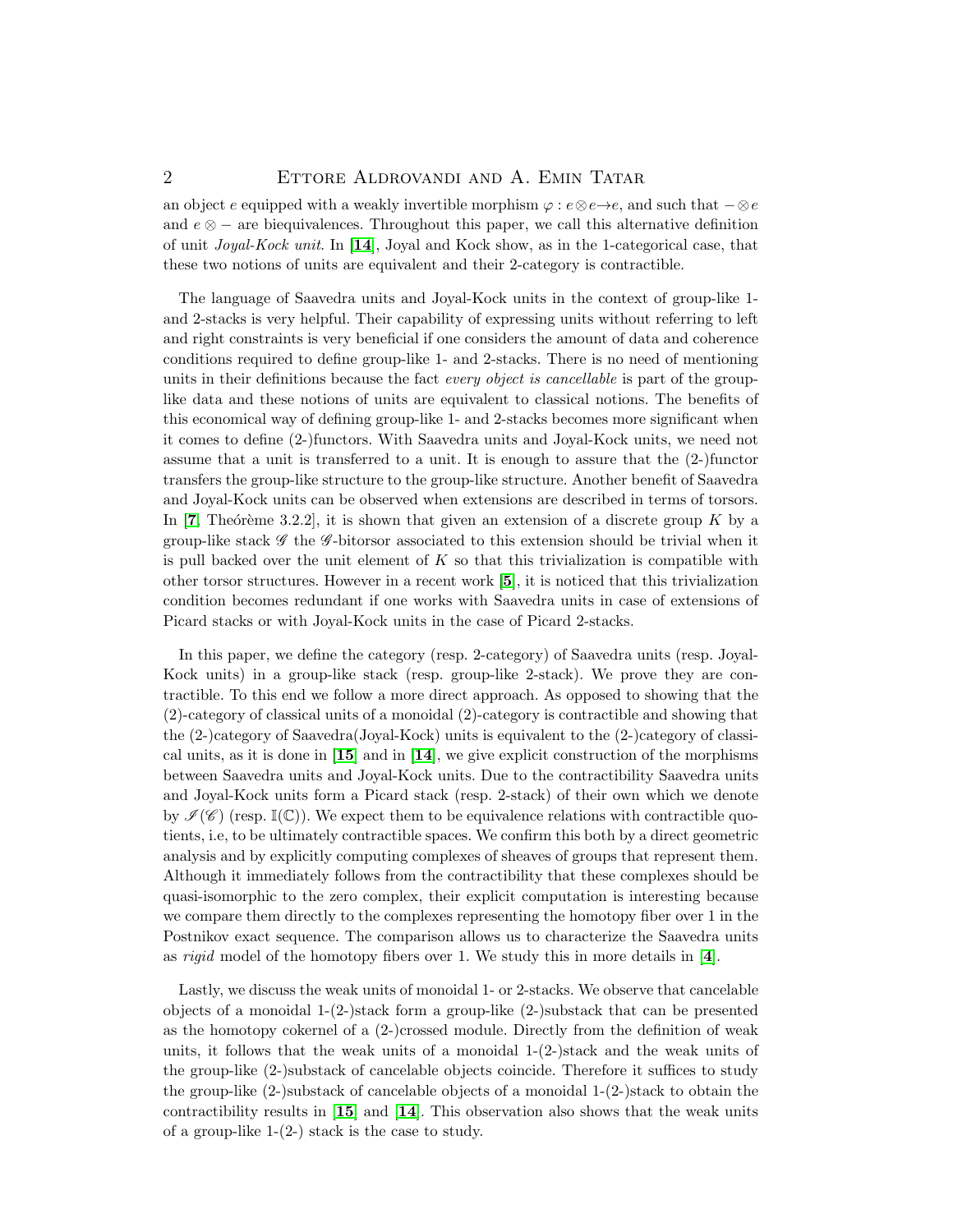**Organization of the paper.** In section [2,](#page-2-0) we quickly recall Saavedra units and Joyal-Kock units of group-like 1- and 2- categories. In section [3,](#page-4-0) we examine Saavedra units of group-like stacks. We show that Saavedra units of a group-like stack  $\mathscr{C}$  form a contractible Picard stack  $\mathcal{I}(\mathscr{C})$ . We give a cocyclic description of Saavedra units from which we deduce a complex of abelian sheaves such that the Picard stack associated to it is equivalent to  $\mathcal{I}(\mathscr{C})$ . We finish this section by extending the discussion to monoidal stacks. In section [4,](#page-7-0) we follow the same plan as in section [3](#page-4-0) for Joyal-Kock units.

Notations and Conventions. We work with strict 2-categories. A 2-groupoid is a 2 category whose 1-morphisms are weakly invertible and 2-morphisms are isomorphisms. A 2-functor is used in the sense of [[13](#page-14-4)].

Sheaves and (2-)stacks are defined on a site S. We do not make specific assumptions on S, except to require that its topology be precanonical, so that the representable presheaves are sheaves. Whenever we do cocycle computations, we identify the objects of S with the sheaves that they represent, i.e with the objects of the topos of sheaves on S.

For compactness in the diagrams, we denote the tensoring operation in any category by juxtaposition. The usual notation ⊗ is used in the names of functors (i.e.  $X \otimes$ denotes the functor tensoring by  $X$ ) and in cases to avoid ambiguities. We use capital roman letters for categories  $(C, D, \ldots)$ , calligraphic letters for 2-categories  $(C, D, \ldots)$ , script letters for stacks ( $\mathscr{C}, \mathscr{D}, \ldots$ ) and double letters for 2-stacks ( $\mathbb{C}, \mathbb{D}, \ldots$ ).

## 2. Quick Recall on Weak Units

<span id="page-2-0"></span>In this section, we recall briefly the weak units of group-like 1- and 2- categories. The main references are [[15](#page-15-0)] and [[14](#page-14-0)] where these units are defined for strict monoidal 1- and 2- categories.

#### 2·1. Saavedra Units

Let C be a group-like category. A pair  $(e, \varphi)$  is called a unit element where e is an object and  $\varphi : ee \to e$  is an isomorphism in C. A unit morphism  $(e_1, \varphi_1) \to (e_2, \varphi_2)$  is given by an isomorphism  $u : e_1 \rightarrow e_2$  in C such that the diagram

$$
e_1e_1 \xrightarrow{uu} e_2e_2
$$
  
\n
$$
\varphi_1 \downarrow \qquad \circ \qquad \downarrow \varphi_2
$$
  
\n
$$
e_1 \xrightarrow{u} e_2
$$

commutes. This defines the groupoid of Saavedra units I(C).

In [[15](#page-15-0)] these units are called Saavedra units since they were first mentioned by Saavedra in [[18](#page-15-1)]. Since the classical notion of unit extracted from the definition of a monoidal category is equivalent to the notion of Saavedra unit and  $I(C)$  is contractible ([[15](#page-15-0), Proposition 2.19]),  $I(C)$  is always a Picard category. However, if C is braided, we can define the tensor product of Saavedra units without referring to the contractibility. If  $(e_1, \varphi_1)$ and  $(e_2, \varphi_2)$  are two Saavedra units, then  $(e_1, \varphi_1) \otimes (e_2, \varphi_2) := (e_1e_2, \varphi)$  where  $\varphi$  is the composition

<span id="page-2-1"></span>
$$
(e_1e_2)(e_1e_2) \xrightarrow{a^{-1}} ((e_1e_2)e_1)e_2 \xrightarrow{a^{-1}ca} ((e_1e_1)e_2)e_2 \xrightarrow{a} (e_1e_1)(e_2e_2) \xrightarrow{\varphi_1\varphi_2} e_1e_2,
$$
\n(2.1)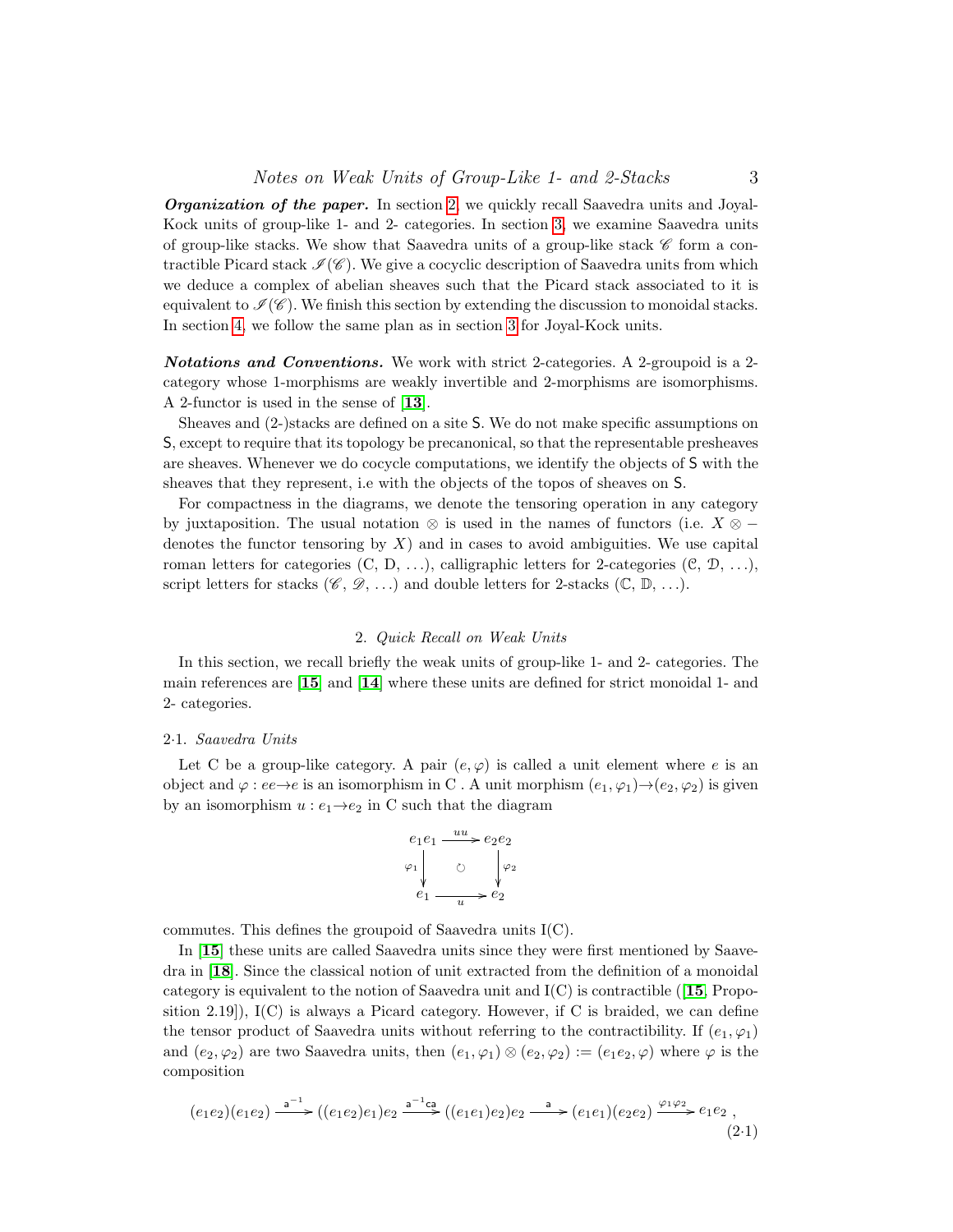## 4 Ettore Aldrovandi and A. Emin Tatar

with  $a^{-1}ca$  given by

$$
((e_1e_2)e_1)e_2 \xrightarrow{a} (e_1(e_2e_1))e_2 \xrightarrow{c} (e_1(e_1e_2))e_2 \xrightarrow{a^{-1}} ((e_1e_1)e_2)e_2.
$$
 (2.2)

The isomorphisms a and c represent the associativity and the braiding constraints, respectively. There is a choice involved in the definition of  $\varphi$ , but any two such choices are connected by a unique isomorphism. This unique isomorphism would be the pasting of the isomorphisms of the braiding. We also note that our definition coincides with the one in [[15](#page-15-0), §2.21] if one assumes strict associativity and uses the compatibility between the braiding constraint and left and right unit constraints.

In [[11](#page-14-5)], Deligne points out that a Picard category C always has a Saavedra unit, since tensoring by an object X in C is an equivalence (see the proof of Proposition  $(2\cdot 1)$  $(2\cdot 1)$ ).

## 2·2. Joyal-Kock Units

Let C be a group-like 2-category. A pair  $(e, \varphi)$  is called a unit element in C where e is an object and  $\varphi : ee \rightarrow e$  is a weakly invertible 1-morphism in C. A unit 1-morphism  $(e_1, \varphi_1) \rightarrow (e_2, \varphi_2)$  is given by a pair  $(f, \theta_f)$  where  $f : e_1 \rightarrow e_2$  is a weakly invertible 1morphism and  $\theta_f$  is the 2-isomorphism

$$
e_1e_1 \xrightarrow{ff} e_2e_2
$$
  
\n
$$
\varphi_1 \downarrow \qquad \qquad \downarrow \varphi_2
$$
  
\n
$$
e_1 \xrightarrow{f} e_2
$$

A unit 2-morphism  $(f, \theta_f) \Rightarrow (g, \theta_g)$  is given by a 2-isomorphism  $\delta : f \Rightarrow g$  in C such that

$$
e_1e_1 \xrightarrow{g} e_2e_2
$$
  
\n
$$
\varphi_1 \downarrow \qquad \qquad \varphi_2 \downarrow \qquad \qquad e_1e_1 \xrightarrow{g} e_2e_2
$$
  
\n
$$
\varphi_1 \downarrow \qquad \qquad \varphi_2 \downarrow \qquad \qquad \varphi_2 \downarrow \qquad \qquad \varphi_3 \downarrow \varphi_2
$$
  
\n
$$
e_1 \xrightarrow{g} e_2
$$
  
\n
$$
e_1 \xrightarrow{g} e_2
$$
  
\n
$$
e_1 \xrightarrow{g} e_2
$$

Unit elements, unit 1-morphisms, and unit 2-morphisms of a group-like 2-category C form the 2-groupoid  $\mathfrak{I}(\mathcal{C})$  of Joyal-Kock units. We define the tensor product on  $\mathfrak{I}(\mathcal{C})$  in the same way as the one on  $I(C)$ . As for Saavedra units,  $J(C)$  is always a Picard 2-category. However if  $C$  is group-like, then  $\mathfrak{I}(C)$  is not empty.

<span id="page-3-0"></span>PROPOSITION 2.1. A group-like 2-category C always has a Joyal-Kock unit.

This result is not surprising since group-like 2-categories have classical units that are equivalent to Joyal-Kock units [[14](#page-14-0), Theorem E]. We give a proof of this fact without referring to this equivalence.

*Proof of Proposition [2](#page-3-0):1* For any object X in C, the 2-functor  $-\otimes X$  from C to C is a biequivalence. Therefore, for any  $X \in \mathcal{C}$  there exists  $e_X \in \mathcal{C}$  with a 1-morphism  $f: e_X X \to X$ . id $_{e_X} \otimes f$  is a 1-morphism in the category  $\text{Hom}_{\mathcal{C}}(e_X(e_X X), e_X X)$ .  $a_{e_X,e_X,X}^{-1} \circ$  $(id_{e_X} \otimes f)$  is a 1-morphism in the category  $Hom_{\mathcal{C}}((e_Xe_X)X, e_XX)$  which is equivalent to Hom<sub>C</sub>( $e_Xe_X, e_X$ ), since tensoring is a biequivalence. We define  $\varphi : e_Xe_X \rightarrow e_X$  as the image of  $id_{e_X} \otimes f$  under this equivalence.  $\Box$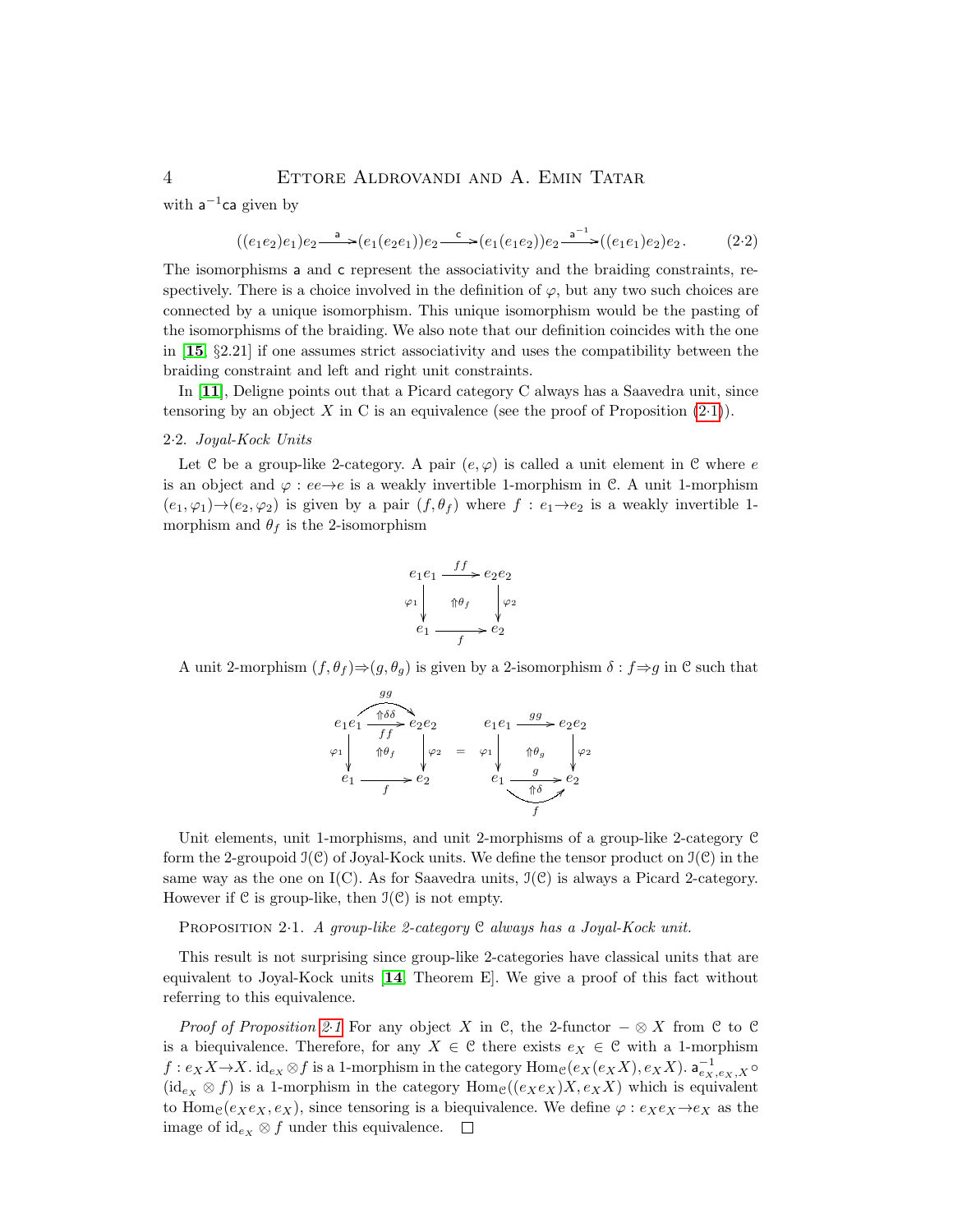# Notes on Weak Units of Group-Like 1- and 2-Stacks 5

### 3. Weak Units of Group-Like Stacks

<span id="page-4-0"></span>We define weak units of a group-like stack  $\mathscr G$  over the site S. We call these units Saavedra units of  $\mathscr{G}$ . We show that there exists a unique isomorphism between the Saavedra units thereby they form a Picard stack  $\mathcal{I}(\mathcal{G})$  over S. We give a cohomological description of Saavedra units from which we obtain a complex of abelian sheaves that represents  $\mathscr{I}(\mathscr{G})$ . We end this section by extending the discussion to the monoidal case.

### 3·1. Saavedra Units of a Group-Like Stack

We consider a group-like stack  $\mathscr G$  over S. By [[3](#page-14-6), Theorem 5.3.6], we assume that  $\mathscr G$  is represented by a crossed-module  $\lambda : G \rightarrow H$  of sheaves of groups. Hence,  $\mathscr G$  can be modeled by  $TORS(G, H)$ , the group-like stack of  $(G, H)$ -torsors. For details of  $TORS(G, H)$ , we refer to [[6](#page-14-7)] and [[12](#page-14-8)]. Here, we give a brief reminder. A  $(G, H)$ -torsor is a pair  $(L, x)$ , where L is an G-torsor and  $x : L \rightarrow H$  is a G-equivariant morphism of sheaves. A morphism between two pairs  $(L, x)$  and  $(K, y)$  is a G-equivariant morphism of sheaves  $\psi : L \rightarrow K$ such that the diagram



commutes. The tensor product on  $TORS(G, H)$  is

$$
(L, x) \otimes (K, y) := (L \wedge^G K, x \wedge y), \tag{3-1}
$$

where  $L \wedge^G K$  is the contracted product and  $x \wedge y$  is the G-equivariant morphism from  $L \wedge^G K$  to H given by  $x(l)y(k)$  with  $(l, k)$  in  $L \wedge^G K$ .

A Saavedra unit in  $Tors(G, H)$  is an idempotent  $(G, H)$ -torsor, that is, a  $(G, H)$ -torsor  $(I, x)$  with a  $(G, H)$ -torsor morphism

$$
\varphi: (I, x) \otimes (I, x) \longrightarrow (I, x).
$$

In other words, we have a  $(G, H)$ -torsor morphism

$$
\varphi: (I \wedge^G I, x^2) \longrightarrow (I, x).
$$

We denote these units by  $((I, x), \varphi)$ .

A morphism of Saavedra units in  $TORS(G, H)$ 

$$
((I,x),\varphi) \longrightarrow ((J,y),\sigma),
$$

is given by a  $(G, H)$ -torsor morphism  $\psi : (I, x) \rightarrow (J, y)$  satisfying the commutative diagram

$$
(I \wedge^G I, x^2) \xrightarrow{\psi \wedge \psi} (J \wedge^G J, y^2)
$$
  
\n
$$
\downarrow \qquad \qquad \circ \qquad \downarrow \sigma
$$
  
\n
$$
(I, x) \xrightarrow{\psi} (J, y)
$$

<span id="page-4-1"></span>This defines the groupoid of Saavedra units of a group-like stack  $\mathscr G$ . We denote it by  $\mathscr{I}(\mathscr{G}).$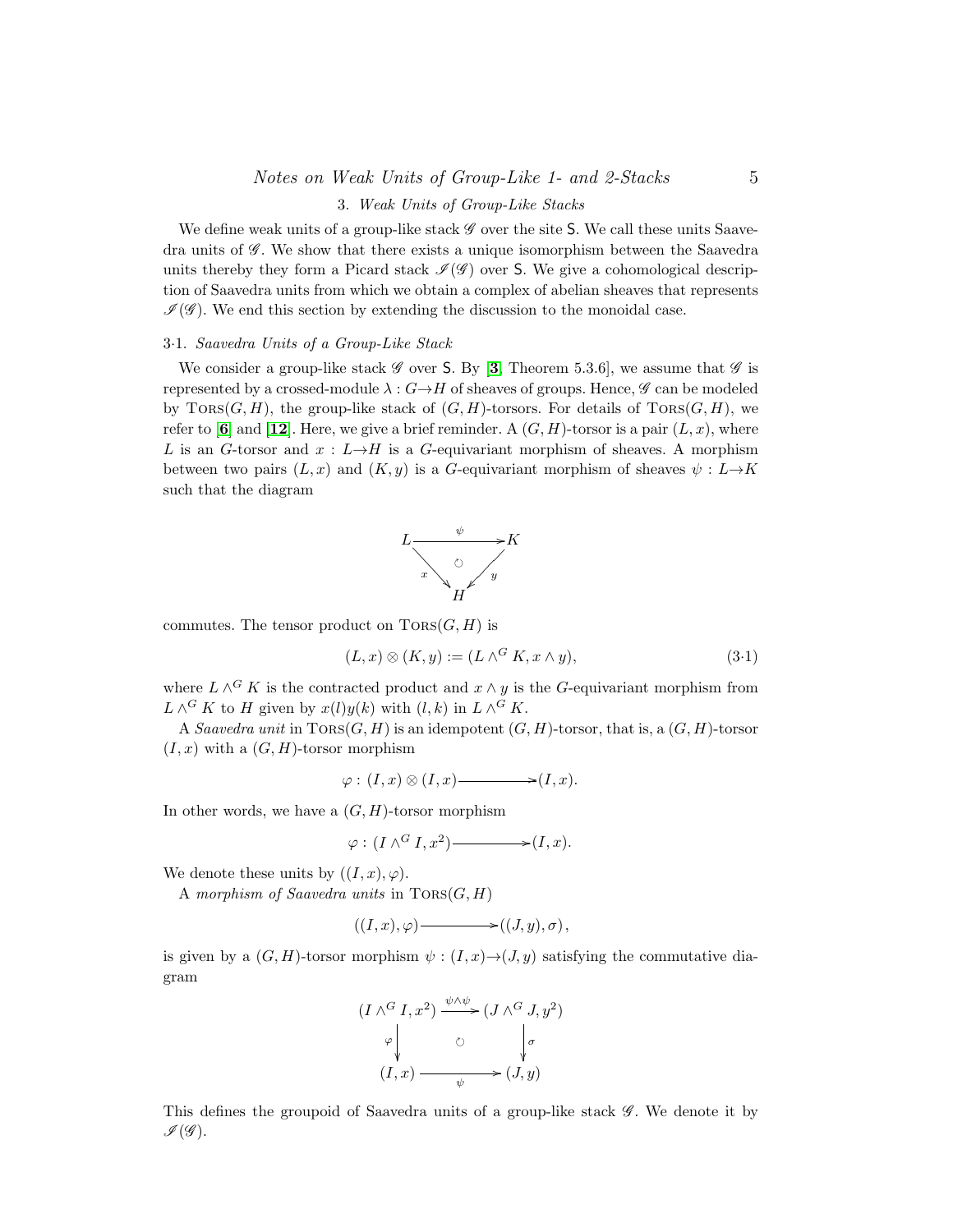EXAMPLE 3.1. The trivial  $(G, H)$ -torsor  $(G, 1)$  is a Saavedra unit and so is any  $(G, H)$ torsor globally isomorphic to it.

### 3·2. Contractibility of Saavedra Units

<span id="page-5-0"></span>In this section, we prove that the category of Saavedra units of a group-like stack is contractible by directly constructing the unique isomorphism between any two Saavedra units.

PROPOSITION 3.2. All Saavedra units of a group-like stack  $\mathscr G$  over the site S are uniquely isomorphic to each other. That is,  $\mathcal{I}(\mathcal{G})$  is a contractible groupoid over S.

*Proof.* Let  $((I, x), \varphi)$  be a Saavedra unit of  $\mathscr G$ . We note that  $(I, x)$  is globally isomorphic to  $(G, 1)$ . In fact, let u be a local section of I. Since I is locally isomorphic to G, there exists a unique  $g_{\varphi}(u)$  in G such that  $\varphi(u, u) = u.g_{\varphi}(u)$ . It is banal to observe that  $g_{\varphi}$ is the required global isomorphism of  $(G, H)$ -torsors between  $(I, x)$  and  $(G, 1)$ . We leave it to the reader to see that upon choosing another local section  $u'$  of  $I$ , we get a global section s of the Saavedra unit  $((I, x), \varphi)$ . For any two Saavedra units  $((I, x), \varphi)$  and  $((J, y), \sigma)$  of  $\mathscr G$  with global sections s and t, respectively, the morphism

$$
\psi: ((I,x), \varphi) \longrightarrow ((J,y), \sigma),
$$

defined by sending s to t provides the isomorphism. The uniqueness of  $\psi$  follows from the fact that s and t are uniquely determined by  $\varphi$  and  $\sigma$ , respectively.  $\Box$ 

From the uniqueness of the isomorphism in Proposition [3](#page-5-0)·2, it follows

COROLLARY 3.3.  $\mathscr{I}(\mathscr{G})$  is a Picard stack over S.

#### 3·3. The Cocyclic Description of a Saavedra Unit

Let  $((I, x), \varphi)$  be a Saavedra unit of  $\mathscr G$  and  $V_{\bullet} \to \ast$  a hypercover of the final object of the topos of sheaves on S, i.e. the sheaf whose value is the point at each object of S. We assume G is represented by the crossed-module  $\lambda : G \rightarrow H$ . Let  $u \in I(V_0)$  be a local section. A simple cocycle calculation shows that the collection  $(g, g_{\varphi}(u), h)$  where  $g \in G(V_1)$ ,  $g_{\varphi}(u) \in G(V_0)$ , and  $h \in H(V_0)$  satisfying the relations

$$
d_2^*(g)d_0^*(g) = d_1^*(g),\tag{3.2}
$$

$$
d_0^*(h) = d_1^*(h)\lambda(g),\tag{3.3}
$$

$$
gd_0^*(g_\varphi(u)) = d_1^*(g_\varphi(u))d_1^*h^{-1}\lambda(g)d_1^*h\lambda(g),
$$
\n(3.4)

$$
\lambda(g_{\varphi}(u)) = h,\tag{3-5}
$$

represent the Saavedra unit  $((I, x), \varphi)$ . The collection  $(g, g_{\varphi}(u), h)$  is a 1-cocycle with values in the crossed-module

<span id="page-5-1"></span>
$$
(\mathrm{id}_{G}^{-1}, \lambda) : G \longrightarrow \mathrm{ker}(\mathrm{id}_{H} \lambda) \tag{3.6}
$$

defined by  $g \mapsto (g^{-1}, \lambda(g))$ . The action of ker(id<sub>H</sub> $\lambda$ ) on G is  $g^{(g',h')} := g^{h'}$  for any  $g \in G$ and  $(g', h') \in \ker(\mathrm{id}_H \lambda)$ .

If we chose another local section  $u' \in I(V_0)$ , we find another 1-cocycle cohomologous to  $(g, g_{\varphi}(u'), h)$ . Therefore the set of equivalence classes of 1-cocycles with values in the morphism (3·[6\)](#page-5-1) classify Saavedra units. In fact, the equivalence classes form a group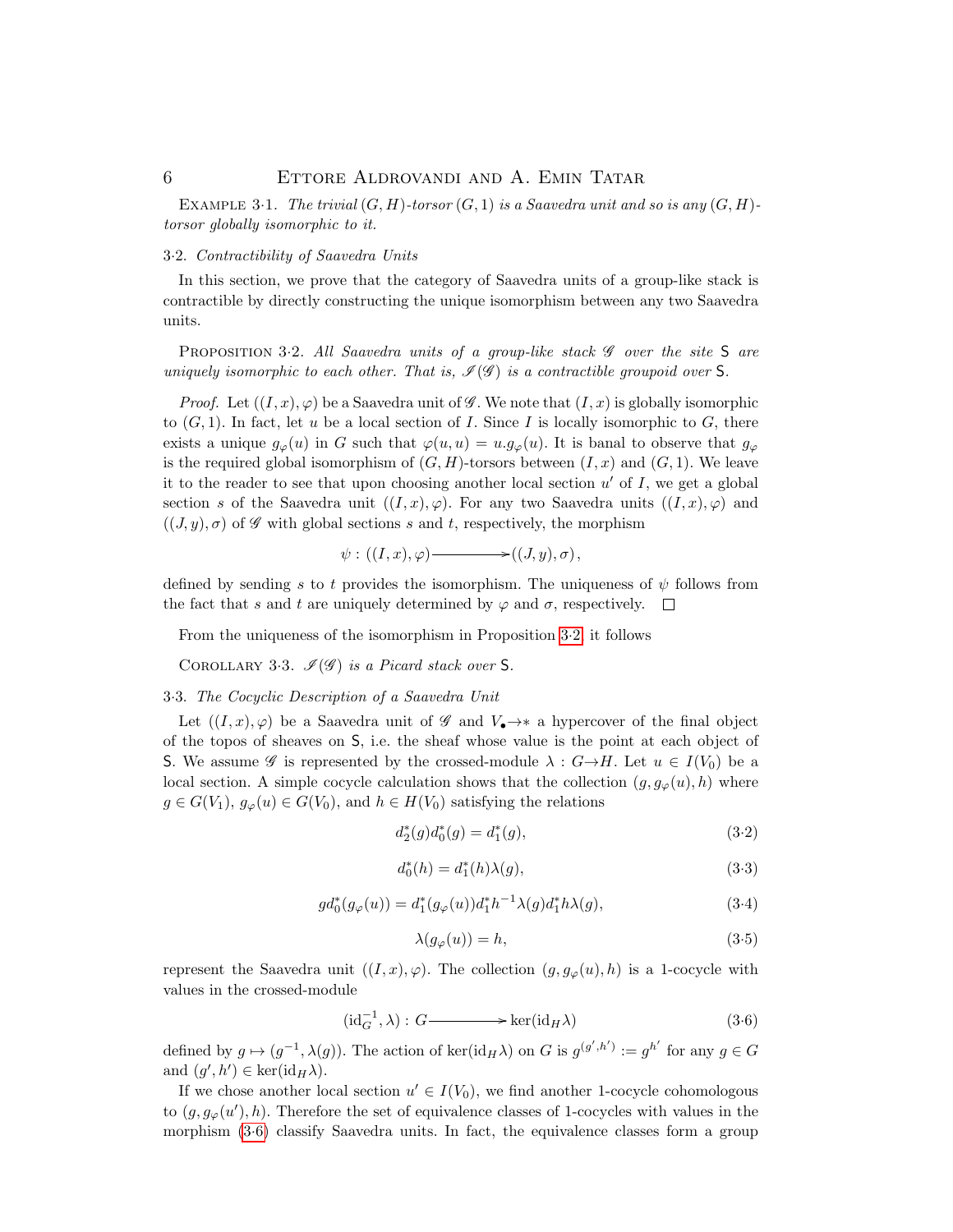which we denote by  $H^0(*, G \to \ker(\mathrm{id}_H \lambda))$ . The group structure, induced by the crossed-module structure on [\(3](#page-5-1).6), is defined by  $(g_1, g'_1, h_1)(g_2, g'_2, h_2) = (g_1^{d_0^*h_2}g_2, g_1^{\prime h_2}g'_2, h_1h_2)$ .

# 3·4. A Complex of Sheaves defining the Stack of Saavedra Units

Since  $\mathcal{I}(\mathcal{G})$  is a contractible Picard stack, it is represented by the class of zero complex  $0\rightarrow 0$ . By [[11](#page-14-5), Lemme 1.4.13], any complex quasi-isomorphic to the zero complex provides a representation of  $\mathcal{I}(\mathscr{G})$ , as well. The following complexes arise naturally in the realm of Saavedra units.

(i) From the cocyclic description of Saavedra units, we know that  $H^0(*, G \to \ker(\mathrm{id}_H \lambda))$ classify Saavedra units of  $\mathscr G$ . We observe that the crossed-module  $(3.6)$  $(3.6)$  is equipped with the bracket operation

$$
\{-,-\}:\ker(\mathrm{id}_H\lambda)\times\ker(\mathrm{id}_H\lambda)\longrightarrow G\tag{3.7}
$$

defined by  $\{(g_1, h_1), (g_2, h_2)\} \mapsto g_1 g_2 g_1^{-1} g_2^{-1}$  which is symmetric, i.e

 $\{(g_1, h_1)(g_2, h_2)\}\{(g_2, h_2)(g_1, h_1)\} = 1,$ 

and Picard, i.e.  $\{(q, h)(q, h)\} = 1$ . Hence, the stack associated to the crossed-module [\(3](#page-5-1).6) is Picard and equivalent to  $\mathcal{I}(\mathcal{G})$ . We also note that (3.6) is the soft truncation of

$$
G \xrightarrow{\, (\mathrm{id}_G^{-1}, \lambda)} G \ltimes H \xrightarrow{\, (\mathrm{id}_H \lambda)} H,
$$

which is the cone of the morphism  $\mathrm{id}_{\mathscr{G}} : \mathscr{G} \rightarrow \mathscr{G}$ .

(ii) From Proposition [3](#page-4-1).2 and Example 3.1, we deduce that  $\ker(\lambda)$  parametrizes Saavedra units of  $\mathscr G$  and their morphisms. Hence, the Picard stack associated to the morphism  $id_{\text{ker}(\lambda)} : \text{ker}(\lambda) \to \text{ker}(\lambda)$  is equivalent to  $\mathcal{I}(\mathcal{G})$ .

REMARK 3.4. If  $\mathscr A$  is a Picard stack, then  $\mathscr A$  can be represented by a class of abelian sheaf morphisms  $\lambda : A \rightarrow B$ . In this case, the Saavedra units of  $\mathscr A$  are classified by the abelian group  $H^0(*, A \to \text{ker}(\text{id}_B \lambda)).$ 

REMARK 3.5. We would like to point out the relation between  $\mathcal{I}(\mathscr{G})$  the Saavedra units of a (group-like) stack  $\mathscr G$  and  $\mathscr G_1$  the connected components of the identity in  $\mathscr G$ . There exists a functor from  $\mathcal{I}(\mathcal{G})$  to  $\mathcal{G}_1$  defined by forgetting the morphism  $\varphi : XX \rightarrow X$ .  $\mathcal{G}_1$ has a richer structure which makes it more interesting than  $\mathcal{I}(\mathcal{G})$ . More details about  $\mathscr{G}_1$  can be found in [[4](#page-14-3)].

#### <span id="page-6-0"></span>3·5. Monoidal Case

Let  $\mathcal M$  be a monoidal stack fibered in groupoids over S. A *Saavedra unit* of  $\mathcal M$  over  $U \in \mathsf{S}$  is a pair  $(e, \varphi)$  where e is a cancelable object, i.e.  $-\otimes e, e \otimes - : \mathscr{M} \to \mathscr{M}$  are fully faithful and  $\varphi : ee \rightarrow e$  is an isomorphism. In fact, the functors  $-\otimes e, e \otimes -$  are equivalences. For any object X, the pre-image of the isomorphism  $(\varphi \otimes id_X) \circ a_{e,e,X}^{-1}$  under the isomorphism  $Hom(eX, X) \to Hom(e(X), eX)$  provides an isomorphism between X and eX. We observe that the only difference between a Saavedra unit  $(e, \varphi)$  of a monoidal stack and a group-like stack is that in a group-like stack e does not need to be assumed to be cancelable as all objects in a group-like stack are cancelable. From this observation, if  $\mathscr G$  is the substack of cancelable objects of  $\mathscr M$  which is trivially group-like, then the stack  $\mathcal{I}(\mathcal{M})$  of Saavedra units of  $\mathcal{M}$  and the stack  $\mathcal{I}(\mathcal{G})$  of Saavedra units of  $\mathcal{G}$  coincide. Thus, being contractible in  $\mathcal{I}(\mathcal{M})$  is the same as being contractible in  $\mathcal{I}(\mathcal{G})$ . Since by Proposition [3](#page-5-0).2,  $\mathcal{I}(\mathscr{G})$  is contractible, we obtain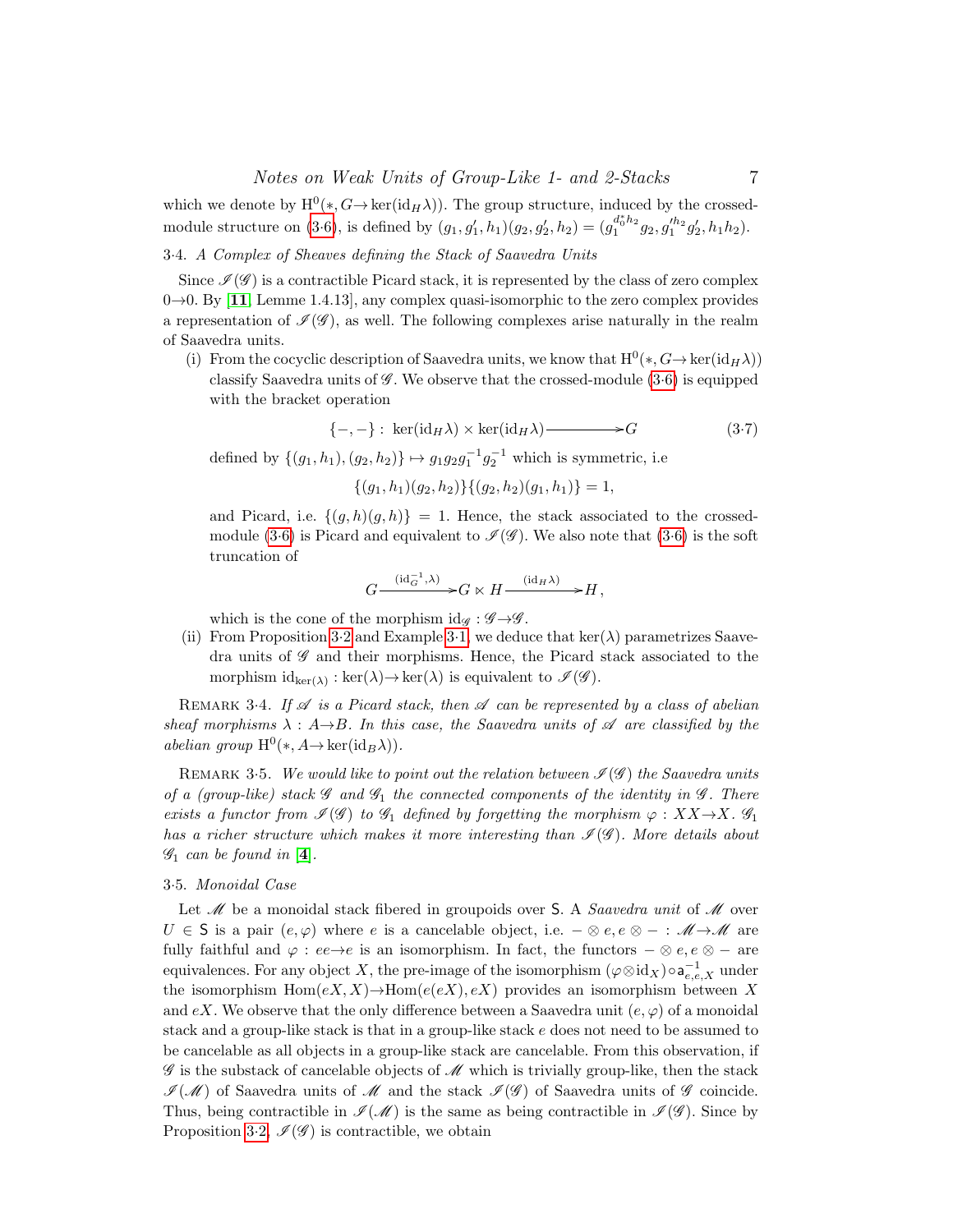COROLLARY 3.6.  $\mathcal{I}(\mathcal{M})$  is contractible groupoid over S. Hence, it is a Picard stack over S.

This corollary is sheafification of ([[15](#page-15-0), Proposition 2.19]) and proposes a different approach to the same end. One shall note that, in  $[15]$  $[15]$  $[15]$  Kock proves the contractibility of the category of Saavedra units by first proving that the category of classical units are contractible then showing that the categories are equivalent. Whereas we only work with Saavedra units without any mention of classical units and we deduce the contractibility of Saavedra units in a monoidal stack from the contractibility of Saavedra units of a group-like stack which we can represent by a crossed-module.

### 4. Weak Units of Group-Like 2-Stacks

<span id="page-7-0"></span>In this section, we follow the same plan as in section [3.](#page-4-0) We define weak units of a grouplike 2-stack G associated to a 2-crossed-module of sheaves of groups over the site S. We call them Joyal-Kock units of G. We show that Joyal-Kock units are equivalent to each other up to a unique 2-isomorphism thereby they form a Picard 2-stack  $\mathbb{I}(\mathbb{G})$  over S. We give the cocyclic description of Joyal-Kock units. We compute a complex of sheaves that represent I(G). We conclude by discussing the Joyal-Kock units of a monoidal 2-stack.

### <span id="page-7-3"></span>4·1. Joyal-Kock Units of a Group-Like 2-Stack

Let G be a group-like 2-stack represented by the 2-crossed-module

<span id="page-7-1"></span>
$$
G \xrightarrow{\delta} H \xrightarrow{\lambda} K, \tag{4.1}
$$

of sheaves of groups over S. We can model G by the group-like 2-stack  $Tors(\mathscr{G}, K)$  of  $\mathscr{G}$ torsors that become trivial over K and where  $\mathscr{G} \simeq \text{TORS}(G, H)$ . However this model has a downside. The commutative square that corresponds to the group-like stack morphism  $\mathscr{G}\rightarrow K$  that associates to an  $(G, H)$ -torsor  $(P, s)$  a point  $\lambda(s)$  in K, is not a crossed-square since  $\lambda : H \rightarrow K$  is not a crossed-module. There exists a better model for G. Using the connection between 2-crossed-modules and crossed squares, we model  $\mathbb{G}$  by  $TORS(\mathscr{L}, \mathscr{M})$ where  $\Lambda : \mathscr{L} \to \mathscr{M}$  is the group-like stack morphism associated to the crossed-square

<span id="page-7-2"></span>
$$
L \xrightarrow{\alpha} M
$$
  
\n
$$
u \downarrow_{\mathcal{O}} \qquad v
$$
  
\n
$$
N \xrightarrow{\alpha} P
$$
  
\n
$$
(4.2)
$$

obtained from the 2-crossed-module [\(4](#page-7-1)·1).

We refer to  $\left[6, \S6.1\right]$  $\left[6, \S6.1\right]$  $\left[6, \S6.1\right]$  for the definition of a torsor over a group-like stack. Let us remind TORS(L, M) from [[3](#page-14-6), §6.3.4]. An object of  $TORS(\mathcal{L}, \mathcal{M})$  consists of a pair  $(\mathcal{P}, x)$ , where  $\mathscr P$  is an  $\mathscr L$ -torsor and  $x : \mathscr L \to \mathscr M$  is an  $\mathscr L$ -equivariant map with respect to  $\Lambda$ . A morphism between any two pairs in  $TORS(\mathscr{L}, \mathscr{M})$  is given by the pair  $(F, \gamma_F)$ 

$$
(F,\mu_F):(\mathscr{P},x)\longrightarrow(\mathscr{Q},y),
$$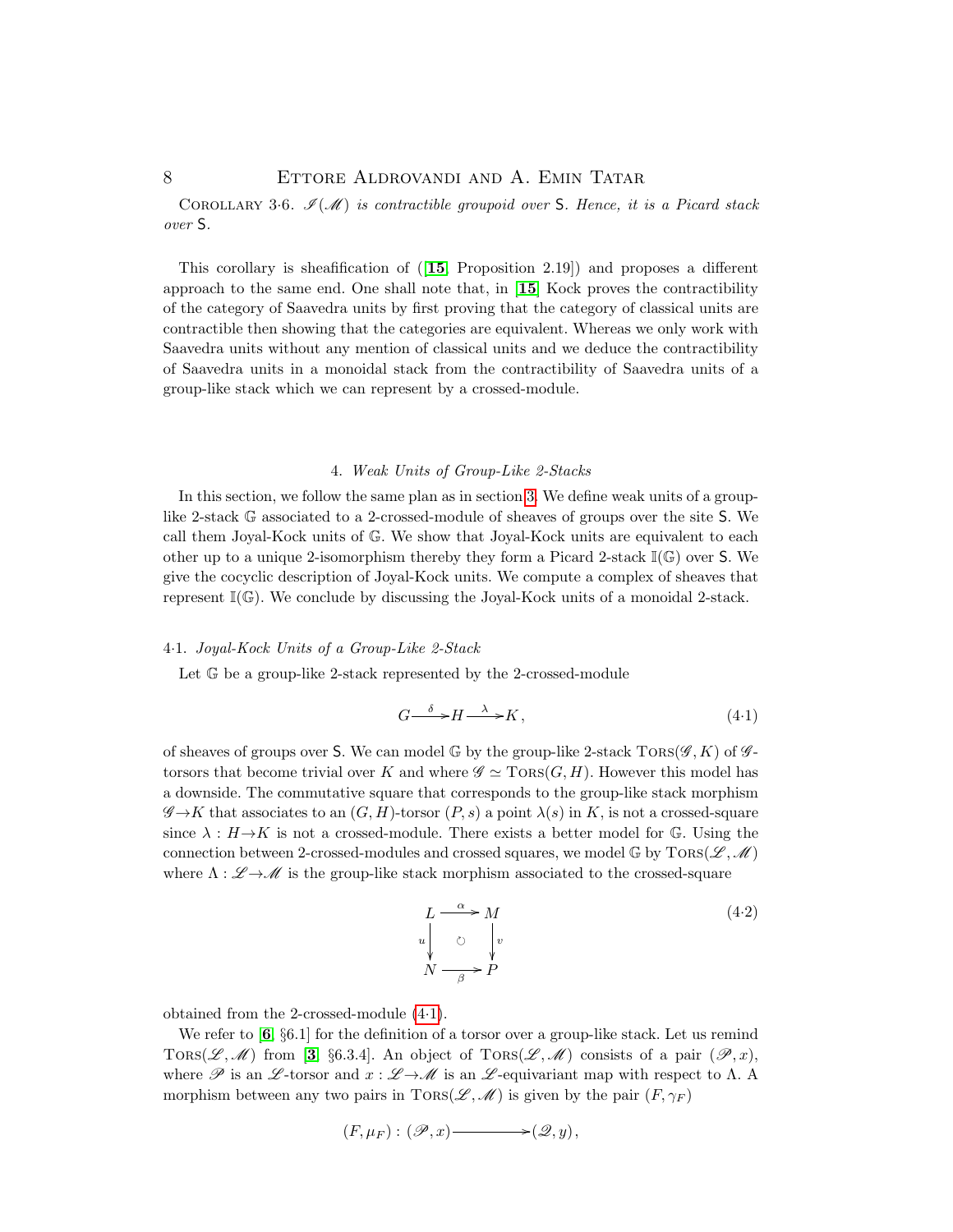## Notes on Weak Units of Group-Like 1- and 2-Stacks 9

where  $F : \mathscr{P} \rightarrow \mathscr{Q}$  is an  $\mathscr{L}$ -torsor morphism and  $\mu_F$  is a 2-morphism

$$
\mathscr{P} \times \mathscr{L} \xrightarrow{\text{F} \times \text{id}_{\mathscr{L}}}_{\downarrow \downarrow \mu_{F}} \mathscr{Q} \times \mathscr{L}
$$
\n
$$
\mathscr{P} \xrightarrow{\qquad \downarrow \mu_{F}} \mathscr{Q}
$$

expressing the compatibility of the L-torsor structures of  $\mathscr P$  and  $\mathscr Q$ . We also require the diagram



to commute up to a 2-morphism  $\gamma_F$ . A 2-morphism in TORS( $\mathscr{L}, \mathscr{M}$ )



is given by a natural transformation  $\Gamma : F \rightarrow G$  satisfying the equation of natural transformations



The tensor product on  $TORS(\mathcal{L},\mathcal{M})$  is similar to the tensor product in the stack case. For the definition of the contracted product of two  $\mathscr{L}$ -torsors, the reader can refer to [[6](#page-14-7), §6.7].

A Joyal-Kock unit in  $TORS(\mathscr{L},\mathscr{M})$  is an idempotent  $(\mathscr{L},\mathscr{M})$ -torsor. That is, an  $(\mathscr{L},\mathscr{M})$ -torsor  $(\mathscr{I},x)$  with an  $(\mathscr{L},\mathscr{M})$ -torsor morphism

(ϕ, µϕ) : (I , x) ⊗ (I , x) /(I , x),

where  $\mu_{\varphi}$  is a 2-morphism of the form [\(4](#page-7-2).1). In other words, with an  $(\mathscr{L}, \mathscr{M})$ -torsor morphism

$$
(\varphi,\mu_{\varphi}):(\mathscr{I}\wedge^{\mathscr{L}}\mathscr{I},x^2)\longrightarrow (\mathscr{I},x).
$$

We denote these units in short by  $((\mathscr{I}, x), \varphi)$ .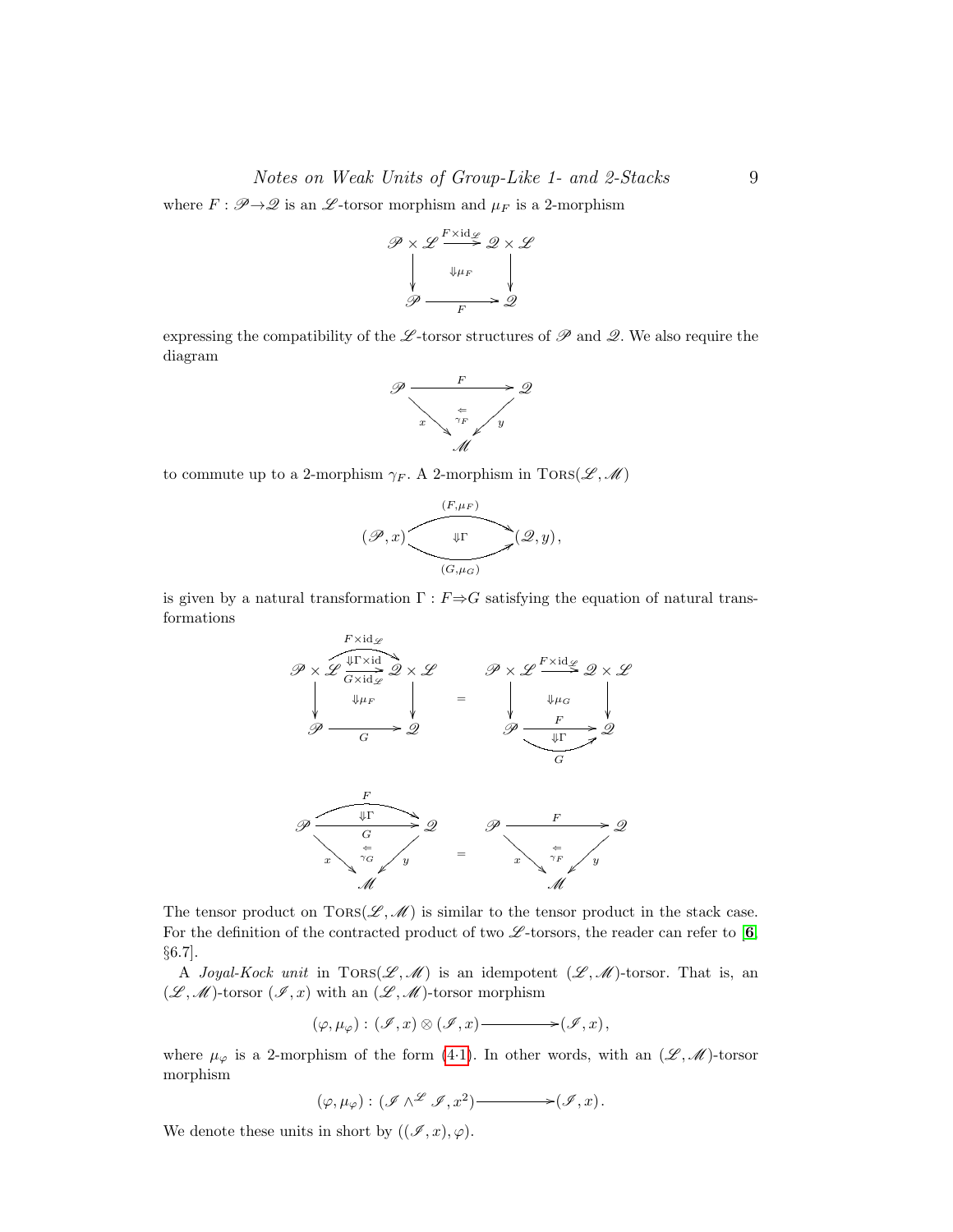A morphism of Joyal-Kock units in  $TORS(\mathscr{L}, \mathscr{M})$ 

 $((\mathscr{I}, x), \varphi)$   $\longrightarrow$   $((\mathscr{I}, y), \sigma)$ ,

is given by an  $(\mathscr{L}, \mathscr{M})$ -torsor morphism

$$
(\psi,\mu_{\psi}):(\mathscr{I},x)\longrightarrow(\mathscr{J},y),
$$

and a 2-morphism of  $(\mathscr{L},\mathscr{M})$ -torsors

$$
(\mathcal{I} \wedge \mathcal{L} \mathcal{I}, x^2) \xrightarrow{\psi \wedge \psi} (\mathcal{J} \wedge \mathcal{L} \mathcal{J}, y^2)
$$
  

$$
\varphi \downarrow \qquad \qquad \uparrow \theta_{\psi} \qquad \qquad \downarrow \sigma
$$
  

$$
(\mathcal{I}, x) \xrightarrow{\psi} (\mathcal{J}, y)
$$

We denote these morphisms by the pair  $(\psi, \theta_{\psi})$ .

A 2-morphism of Joyal-Kock units in  $TORS(\mathscr{L},\mathscr{M})$ 

$$
((\mathscr{I},x),\varphi) \xrightarrow{\qquad \qquad (\psi,\theta_\psi) \\qquad \qquad \downarrow \Gamma \qquad \qquad } ((\mathscr{J},y),\sigma),
$$

is given by a 2-morphism of  $(\mathscr{L}, \mathscr{M})$ -torsors  $\Gamma : \psi \Rightarrow \phi$  satisfying the equation of 2morphisms

$$
(\mathcal{I} \wedge \mathcal{I} \mathcal{I}, x^2) \xrightarrow{\psi \wedge \psi} (\mathcal{I} \wedge \mathcal{I} \mathcal{I}, y^2) \qquad (\mathcal{I} \wedge \mathcal{I} \mathcal{I}, x^2) \xrightarrow{\psi \wedge \psi} (\mathcal{I} \wedge \mathcal{I} \mathcal{I}, y^2)
$$
  
\n
$$
\varphi \qquad \qquad \uparrow \theta_{\phi} \qquad \qquad \downarrow \sigma \qquad = \qquad \varphi \qquad \qquad \uparrow \theta_{\psi} \qquad \qquad \downarrow \sigma
$$
  
\n
$$
(\mathcal{I}, x) \xrightarrow{\psi} (\mathcal{I}, y) \qquad (\mathcal{I}, x) \xrightarrow{\psi} (\mathcal{I}, y)
$$

This defines the 2-groupoid of Joyal-Kock units of a group-like 2-stack G. We denote it by  $\mathbb{I}(\mathbb{G})$ .

<span id="page-9-1"></span>EXAMPLE 4.1. The trivial  $(\mathscr{L}, \mathscr{M})$ -torsor  $(\mathscr{L}, 1)$  is a Joyal-Kock unit and so is any  $(\mathscr{L}, \mathscr{M})$ -torsor globally equivalent to it.

### 4·2. Contractibility of Joyal-Kock Units

In this section, we show that there exists a Joyal-Kock unit morphism between any two Joyal-Kock units of a group-like 2-stack G over S modeled by  $TORS(\mathscr{L}, \mathscr{M})$  as above.

<span id="page-9-0"></span>PROPOSITION 4.2. All Joyal-Kock units of  $\mathbb G$  are equivalent up to a unique 2-isomorphism. That is,  $\mathbb{I}(\mathbb{G})$  is a contractible 2-groupoid over S.

*Proof.* Let  $((\mathscr{I}, x), \varphi)$  be a Joyal-Kock unit of  $\mathbb{G}$  and  $\ell$  be a local section of  $\mathscr{I}$ . There exists an  $\mathscr{L}\text{-torsor }(P, s)_{\varphi}(\ell)$  unique up to a unique isomorphism satisfying the relation  $\varphi(\ell, \ell) \simeq \ell.(P, s)_{\varphi}(\ell)$  from which the non-canonical global equivalence between the  $(\mathscr{L}, \mathscr{M})$ -torsors  $(\mathscr{I}, x)$  and  $(\mathscr{L}, 1)$  follows. By choosing another local section  $\ell'$  in  $\mathscr{I}$ , we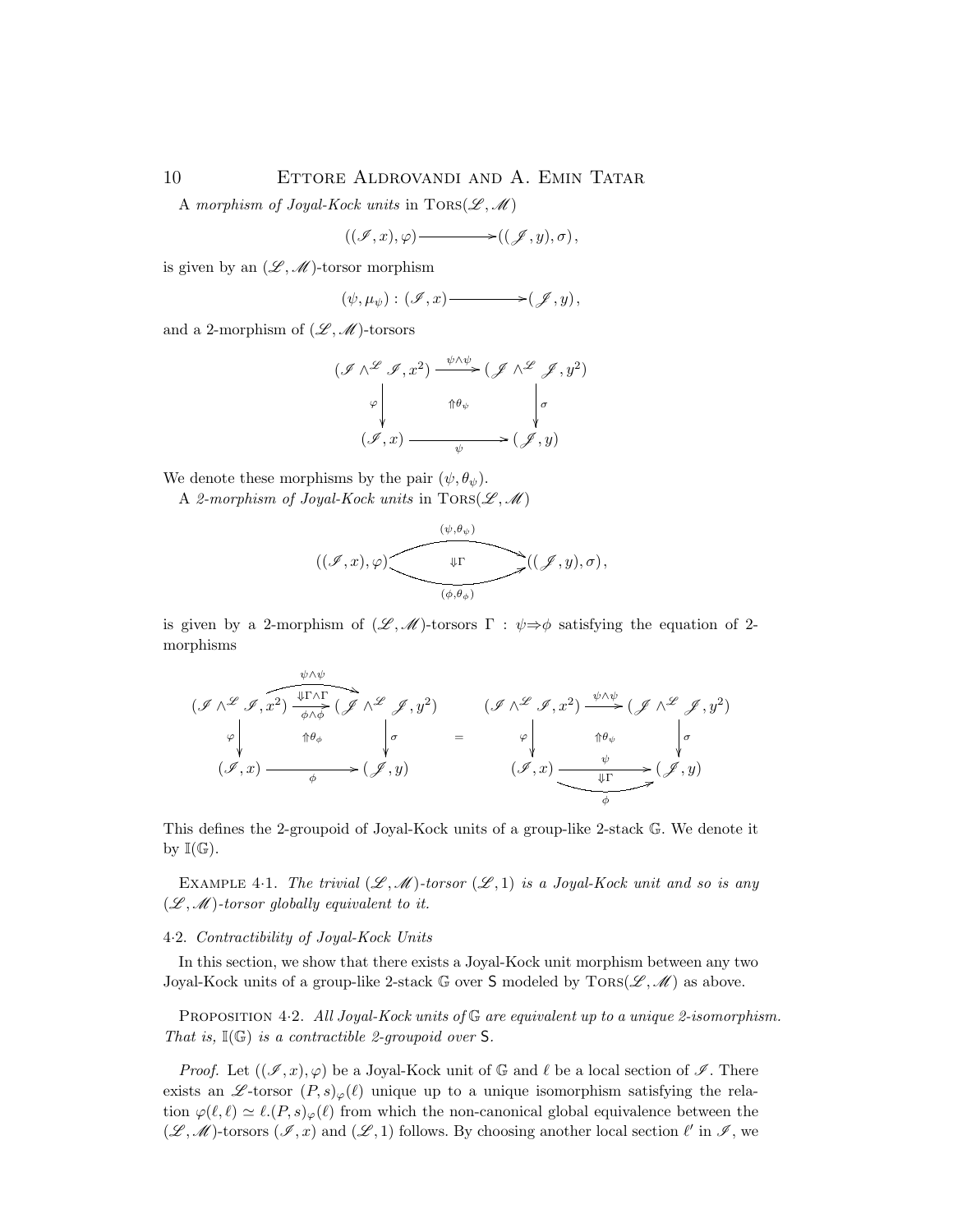get a global section s of the Joyal-Kock unit  $((\mathscr{I},x),\varphi)$ . We define the morphism between two Joyal-Kock units  $((\mathscr{I}, x), \varphi)$  and  $((\mathscr{I}, y), \sigma)$  by mapping their global sections to each other. This morphism is unique up to the choice of a global section.

From the uniqueness of the 2-isomorphism in Proposition [4](#page-9-0)·2, it follows that

COROLLARY 4.3.  $\mathbb{I}(\mathbb{G})$  equipped with

$$
((\mathscr{I},x),\varphi)\otimes((\mathscr{J},y),\sigma):=((\mathscr{I}\wedge^\mathscr{L}\mathscr{J},xy),\varphi\wedge\sigma),
$$

where  $\varphi \wedge \sigma$  is of the form  $(2.1)$  $(2.1)$  is a Picard 2-stack over S.

4·3. The Cocyclic Description of a Joyal-Kock Unit

Let  $((\mathscr{I},x),\varphi)$  be a Joyal-Kock unit of a group-like 2-stack G over S modeled by TORS( $\mathscr{L},\mathscr{M}$ ) and  $V_{\bullet}\to\ast$  be a hypercover. Upon choosing a local section  $\ell \in \mathscr{I} (V_0)$  and a simple cocycle calculation shows that the collection  $(f,(P,s),g,(Q,t),(K,u))$  where  $f \in \mathcal{L}(V_2), (P, s) \in \mathcal{L}(V_1), g \in \mathcal{L}(V_1), (Q, t) \in \mathcal{L}(V_0), \text{ and } (K, u) \in \mathcal{M}(V_0)$  satisfying the relations

$$
d_0^*(u) = d_1^*(u)\beta(s),\tag{4-3}
$$

$$
g: d_0^*(Q, t) \simeq d_1^*(Q, t)(P, s), \tag{4-4}
$$

$$
d_2^*(g)d_0^*(g) = f d_1^*(g),\tag{4-5}
$$

$$
\beta(t) = u,\tag{4-6}
$$

plus the coherence condition on  $f$  when it is pulled back to  $V_3$  describes a Joyal-Kock unit in  $TORS(\mathscr{L},\mathscr{M})$ . We note that this collection is a 1-cocycle with coefficients in the morphism of group-like stacks

<span id="page-10-0"></span>
$$
(\mathrm{id}_{\mathscr{L}}^{-1}, \Lambda) : \mathscr{L} \longrightarrow \mathrm{Tors}(\mathrm{ker}(\mathrm{id}_{M}\alpha), \mathrm{ker}(\mathrm{id}_{P}\beta)).\tag{4-7}
$$

We refer to  $\left[1, \S6.1\right]$  $\left[1, \S6.1\right]$  $\left[1, \S6.1\right]$  for a detailed treatment of cocycles with coefficients in a grouplike stack morphism. We shall describe  $TORS(ker(id_M\alpha), ker(id_P\beta))$ . Using the notation in section [4](#page-7-3)·1, there exists a group-like stack morphism  $(\Lambda, id_{\mathcal{M}}) : \mathcal{L} \times \mathcal{M} \to \mathcal{M}$  which corresponds to the commutative square



where  $\mathscr{L} \rtimes \mathscr{M}$  is the group-like stack associated to the crossed-module  $(u, v) : L \rtimes$  $M \rightarrow N \times P$  the semi-direct product of the two vertical crossed-modules in diagram [\(4](#page-7-2)·2). We send the reader to the Appendix for the details of the semi-direct product. TORS(ker(id<sub>M</sub> $\alpha$ ), ker(id<sub>P</sub> $\beta$ )) is the group-like stack associated to the crossed-module  $(u, v) : \text{ker}(\text{id}_M \alpha) \to \text{ker}(\text{id}_P \beta)$ . If we choose another local section  $\ell' \in \mathcal{I}(V_0)$ , we find a cohomologous 1-cocycle. Therefore the classes of 1-cocycles with values in the morphism [\(4](#page-10-0)·7) classify up to equivalence Joyal-Kock units. We denote this set of classes of cocycles by  $\mathrm{H}^{0}(*,\mathscr{L}\to\mathrm{Tors}(\ker(\mathrm{id}_{M}\alpha),\ker(\mathrm{id}_{P}\beta)).$  This cohomology set makes sense because of the following observation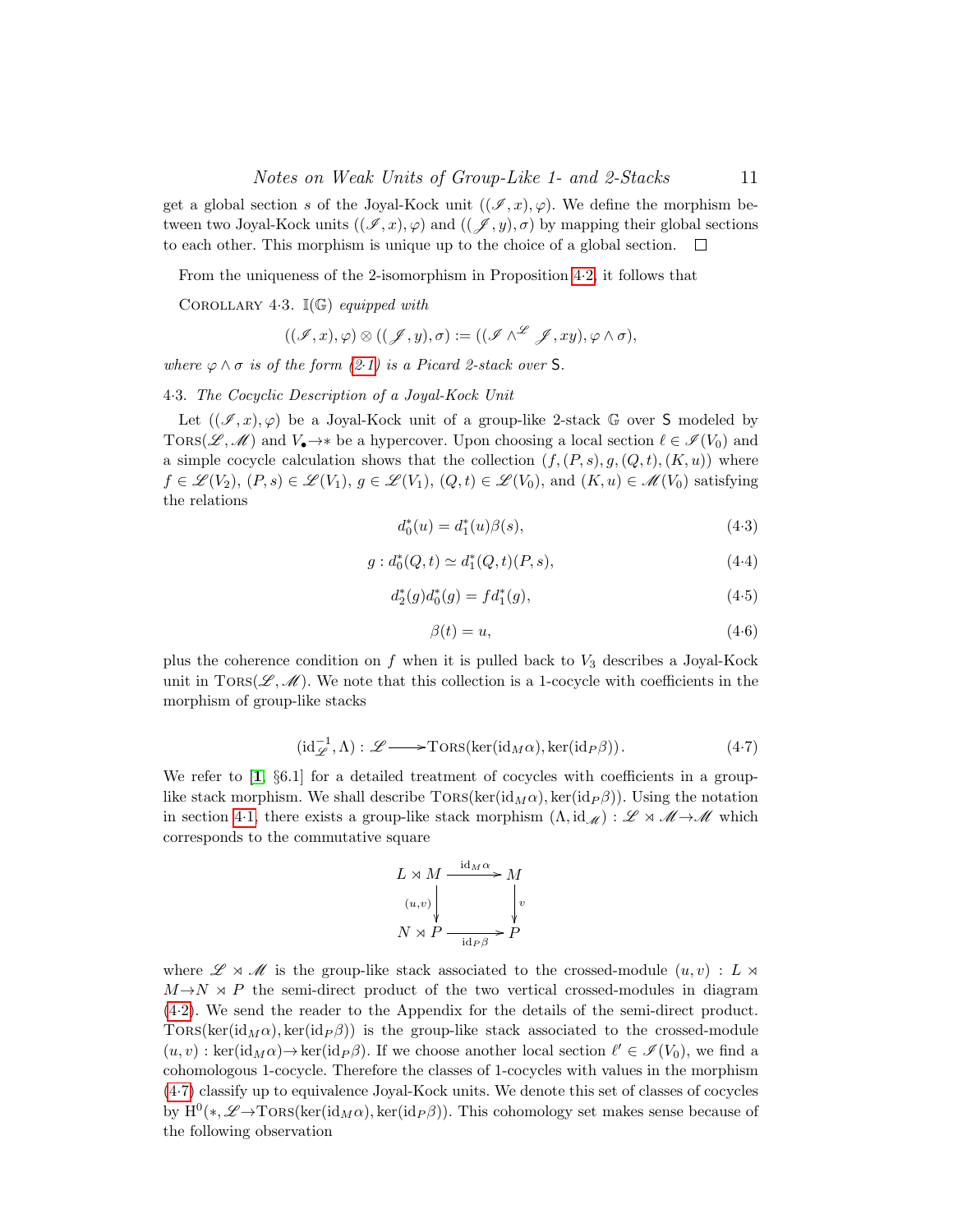### 12 ETTORE ALDROVANDI AND A. EMIN TATAR

PROPOSITION 4·4. If  $\Lambda : \mathscr{L} \to \mathscr{M}$  is a group-like stack morphism that corresponds to a crossed-square, then so is  $(id_{\mathscr{L}}^{-1}, \Lambda) : \mathscr{L} \to \text{TORS}(\ker(id_M \alpha), \ker(id_P \beta)).$ 

*Proof.* The square corresponding to the group-like stack morphism  $(\mathrm{id}_{\mathscr{L}}^{-1}, \Lambda)$ 



endowed with the data

- the action of ker(id<sub>P</sub> $\beta$ ) on ker(id<sub>Ma</sub>) is the relation [\(A 2\)](#page-13-0) in the appendix;
- the action of ker(id<sub>P</sub> $\beta$ ) on N is  $n'(n,p) := n'^n$  for every  $n, n' \in N$ ,  $p \in P$ ;
- the action of  $\ker(\mathrm{id}_P\beta)$  on L is  $l^{(n,p)} := l^{u(n)}$  for every  $l \in L, n \in N, p \in P$ ;
- the map  $\psi$ : ker( $\mathrm{id}_M \alpha$ ) × N → L is defined by  $\psi((l,m),n) := \phi((m^{-1})^{\beta(n)}, n^{-1})^m$ for every  $l \in L$ ,  $m \in M$ ,  $n \in N$  and with  $\phi : M \times N \to L$  the map of the crossed square  $(A 1)$ ,

is a crossed-square. We leave it to the reader to verify that these data satisfy the conditions CS-1 to CS-9 given in the Appendix.  $\square$ 

#### 4·4. A Complex of Sheaves defining the 2-Stack of Joyal-Kock Units

Since  $\mathbb{I}(\mathbb{G})$  is a contractible Picard 2-stack over S, it is represented by the class of the zero complex  $0\rightarrow 0\rightarrow 0$ . By [[2](#page-14-10)], any length 3 complex quasi-isomorphic to the zero complex provides other representations of  $\mathbb{I}(\mathbb{G})$ . Here we mention two such complexes that arise naturally in the discussion of Joyal-Kock units that are clearly trivial:

(i) The elements of the set  $H^0(*,\mathscr{L}\to\ker(\mathrm{id}_M\alpha),\ker(\mathrm{id}_P\beta))$  with coefficients in the stack morphism (4.[7\)](#page-10-0) classify up to equivalence the Joyal-Kock units of  $TORS(\mathscr{L},\mathscr{M})$ . From [[1](#page-14-9), Proposition 6.2],  $H^0(*,\mathscr{L} \to \ker(\mathrm{id}_M\alpha), \ker(\mathrm{id}_P\beta))$  can be identified with set of the 1-cocycles with coefficients in

<span id="page-11-0"></span>
$$
L \xrightarrow{((id_L, \alpha^{-1}), u)} \ker(id_M \alpha) \rtimes N \xrightarrow{((u, v)(id_N^{-1}, \beta))} \ker(id_P \beta), \tag{4-8}
$$

the cone of  $(4.7)$  $(4.7)$ . By  $[9, Corollary 3.5]$  $[9, Corollary 3.5]$  $[9, Corollary 3.5]$ , the complex  $(4.8)$  $(4.8)$  is a 2-crossed-module. Moreover it is an exact sequence and hence quasi-isomorphic to the zero complex. The 2-stack associated to it represents the 2-stack of Joyal-Kock units  $\mathbb{I}(\mathbb{G})$ .

(ii) From Proposition [4](#page-9-0)·2 and Example [4](#page-9-1)·1, we deduce that the identity morphism on TORS(ker( $\alpha$ ), ker( $\beta$ )) represents I( $\mathbb{G}$ ). Hence, so is its cone

ker (α) (id−<sup>1</sup> ker(α) ,u) /ker(α) o ker(β) vidker(β) /ker(β).

REMARK 4.5. If  $A$  is a Picard 2-stack over  $S$ , then  $A$  can be represented by a class of length 3 complex of abelian sheaves  $(\delta, \lambda): A \rightarrow B \rightarrow C$ . As all the actions are trivial, the commutative square

<span id="page-11-1"></span>
$$
A \longrightarrow 0
$$
  
\n
$$
\downarrow
$$
  
\n
$$
B \longrightarrow C
$$
  
\n
$$
(4.9)
$$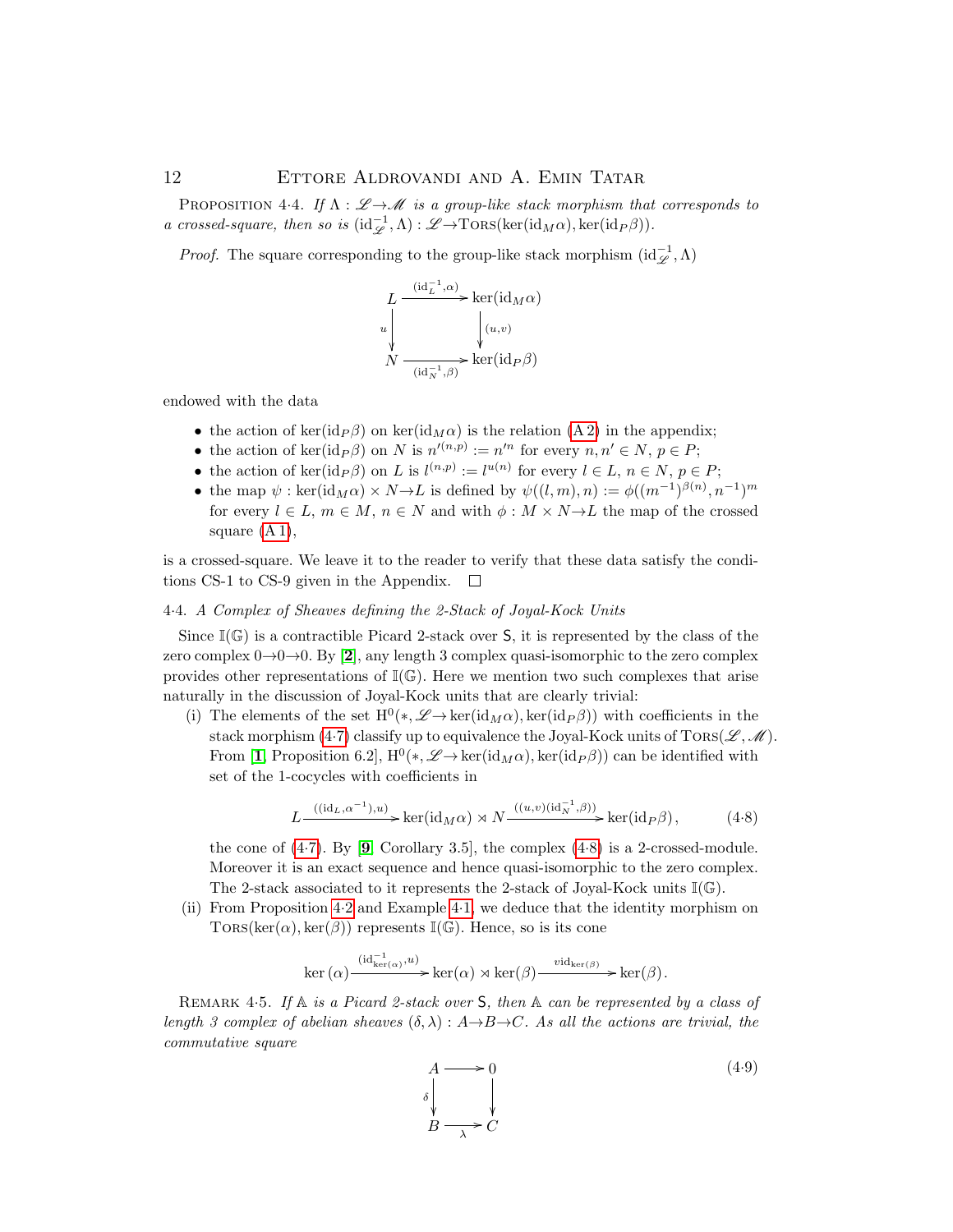is trivially a crossed-square. Upon repeating the above arguments with  $(4.9)$  $(4.9)$ , we find that the complex

$$
A \longrightarrow^{(\mathrm{id}_A, \delta)} A \oplus B \longrightarrow^{(\delta, 0) + (-\mathrm{id}_B, \lambda)} \ker(\mathrm{id}_C + \lambda),
$$

represents  $\mathbb{I}(\mathbb{A})$ .

REMARK 4.6. We know how to associate a group-like 2-stack to a 2-crossed module, say  $(\delta, \lambda): G \rightarrow H \rightarrow K$  (see [[16](#page-15-2)]). Reciprocally, associating a 2-crossed-module to a group-like [2](#page-14-10)-stack is also possible whose details will be given in  $[2]$ . We also remark that it is natural to expect that these results extend in a similar way to n-stacks that are at least group-like.

#### 4·5. Monoidal Case

Let M be a monoidal 2-stack fibered in 2-groupoids over S. A *Joyal-Kock unit* of M over  $U \in \mathsf{S}$  is a pair  $(e, \varphi)$  where e is a cancelable object, i.e.  $-\otimes e, e \otimes - : \mathbb{M} \rightarrow \mathbb{M}$  are fully-faithful and  $\varphi : ee \rightarrow e$  is a weakly-invertible 1-morphism. As observed in section 3.[5,](#page-6-0) the fully-faithful 2-functors  $-\otimes e, e \otimes -$ , that is inducing equivalence on the homcategories, are in fact biequivalences and if G is the sub-2-stack of cancelable objects of  $\mathbb M$  which is trivially group-like and can be represented by a [2](#page-14-10)-crossed-module (see [2]), then the 2-stack  $\mathscr{I}(\mathbb{M})$  of Joyal-Kock units of M and the 2-stack  $\mathscr{I}(\mathbb{G})$  of Joyal-Kock units of G coincide. Hence, by Proposition [4](#page-9-0)·2

COROLLARY 4.7.  $\mathscr{I}(\mathbb{M})$  is a contractible 2-groupoid over S. Hence, it is a Picard 2stack over S.

This Corollary is sheafification of  $([15, \text{ Theorem C}])$  $([15, \text{ Theorem C}])$  $([15, \text{ Theorem C}])$ . As in section [3](#page-6-0).5, it proves the contractibility of units of a monoidal 2-stack M without referring to the connection between the classical units and Joyal-Kock units but instead using the complex which represents the group-like 2-stack of cancelable objects of M.

# Appendix A.

For the convenience of the reader, we recall some definitions and results related to 2-crossed modules and crossed squares from [[9](#page-14-11)], [[10](#page-14-12)], and [[17](#page-15-3)] and group-like 1- and 2-categories and their extentions to sheaf theoretic context from [[7](#page-14-1)].

A 2-crossed-module

$$
G \xrightarrow{\delta} H \xrightarrow{\lambda} K,
$$

is a sequence of groups equipped with a right action of K on H and  $G$ , a right action of H on G, and a function  $\{ , \} : H \times H \rightarrow G$  called bracket operation satisfying the axioms (2CM-1)  $\delta$  and  $\lambda$  are K-equivariant where K acts on itself by conjugation;

 $(2CM-2) \ \delta\{h_0, h_1\} = h_0^{-1}h_1^{-1}h_0h_1^{\lambda h_0}$  for every  $h_0, h_1 \in H;$ 

 $(2CM-3) \ \{\delta g, h\} = g^{-1}g^h$  for every  $g \in G$  and  $h \in H$ ;

- $(2CM-4)$   $\{h, \delta g\} = (g^{-1})^h g^{\lambda h}$  for every  $g \in G$  and  $h \in H$ ;
- $(2CM-5)$   $\{h_0, h_1h_2\} = \{h_0, h_1\}^{h_0^{-1}h_2h_0} \{h_0, h_2\}$  for every  $h_0, h_1, h_2 \in H$ ;
- $(2CM-6)$   $\{h_0h_1, h_2\} = \{h_1, h_0^{-1}h_2h_0\}\{h_0, h_2\}^{\lambda h_1}$  for every  $h_0, h_1, h_2 \in H$ ;
- $(2CM-7)$   $\{h_0, h_1\}^k = \{h_0^k, h_1^k\}$  for every  $h_0, h_1 \in H$  and  $k \in K$ .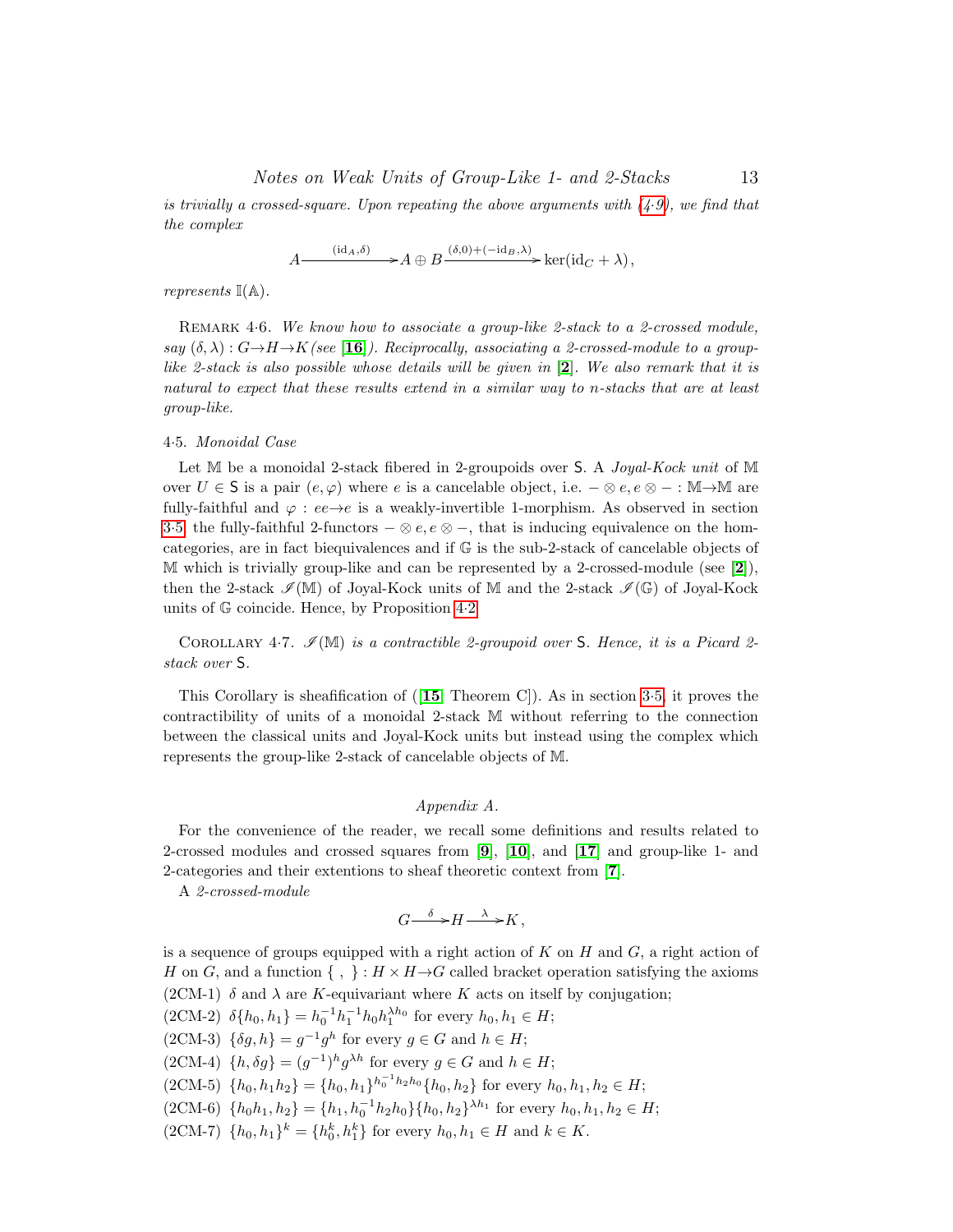A crossed-square is a commutative diagram of groups and group homomorphisms

<span id="page-13-1"></span>
$$
L \xrightarrow{a} M
$$
  
\n
$$
u \downarrow \circ \qquad v
$$
  
\n
$$
N \xrightarrow{\beta} P
$$
  
\n(A1)

equipped with a right action of P on L, on M, and on N, a function  $\phi : M \times N \rightarrow L$ satisfying the axioms

(CS-1) u and  $\alpha$  are P-equivariant;

(CS-2) v,  $\beta$ ,  $v \circ \alpha$ , and  $\beta \circ u$  are crossed-modules;

(CS-3)  $\alpha \circ \phi(m,n) = (m^{-1})^{\beta(n)} m$  for every  $m \in M$ ,  $n \in N$ ;

(CS-4)  $u \circ \phi(m, n) = n^{-1} n^{v(m)}$  for every  $m \in M$ ,  $n \in N$ ;

(CS-5)  $\phi(\alpha(l), n) = (l^{-1})^{\beta(n)}$  for every  $l \in L, n \in N$ ;

 $(CS-6)$   $\phi(m, u(l)) = l^{-1}l^{v(m)}$  for every  $l \in L, m \in M$ ;

(CS-7)  $\phi(m_0m_1, n) = \phi(m_1, n)\phi(m_0, n)^{v(m_1)}$  for every  $m_0, m_1 \in M, n \in N$ ;

(CS-8)  $\phi(m, n_0 n_1) = \phi(m, n_0)^{\beta(n_1)} \phi(m, n_1)$  for every  $m \in M$ ,  $n_0, n_1 \in N$ ;

(CS-9) 
$$
\phi(m,n)^p = \phi(m^p, n^p)
$$
.

It follows from the above axioms that the homomorphisms u and  $\alpha$  are crossed-modules, as well.

COROLLARY.  $(9, Corollary 3.5)$  $(9, Corollary 3.5)$  $(9, Corollary 3.5)$  The cone of the crossed-square  $(A 1)$ 

$$
L \xrightarrow{\partial_2} M \rtimes N \xrightarrow{\partial_1} P,
$$

is a 2-crossed-module where

- $\partial_1(m,n) = \beta(n)v(m)$  and  $\partial_2(l) = (\alpha(l)^{-1}, u(l))$  for every  $m \in M$ ,  $n \in N$ ,  $l \in L$ ;
- the action of P on  $M \rtimes N$  is  $(m, n)^p := (m^p, n^p)$  for every  $m \in M$ ,  $n \in N$ ,  $p \in P$ ;
- the action of P on L is the one that comes with the crossed square  $(A 1)$ ;
- the action of  $M \rtimes N$  on  $L$  is  $l^{(m,n)} := l^{\beta(n)}$  for every  $l \in L$ ,  $n \in N$ ,  $m \in M$ ;
- the bracket operation  $\{ , \} : (M \rtimes N) \times (M \rtimes N) \rightarrow L$  is given by  $\{(m_1, n_1), (m_2, n_2)\} :=$  $\phi(m_1, n_1^{-1} n_2 n_1)$ } for every  $m_i \in M$ ,  $n_i \in N$ .

Let  $u : L \rightarrow N$  and  $v : M \rightarrow P$  be the two vertical crossed-modules in the crossed-square [\(A 1\)](#page-13-1). The semi-direct product of u and v is the crossed-module  $(u, v) : L \rtimes M \rightarrow N \rtimes P$ where the action of  $N \rtimes P$  on  $L \rtimes M$  is given by

<span id="page-13-0"></span>
$$
(l,m)^{(n,p)} := (\phi(m^p, n)^{-1} l^{p\beta(n)}, m^p).
$$
 (A2)

This definition of semi-direct product is deduced form the definition of the semi-direct product of any two crossed-modules where one acts on the other. We refer to [[17](#page-15-3)] for the details of actions of crossed-modules.

A group-like category is a groupoid C equipped with:

- (i) a functor  $\otimes: C \times C \rightarrow C$ ;
- (ii) a natural transformation a: ⊗ $\circ (\otimes \times id_C) \Rightarrow \circ (\circ id_C \times \otimes)$  whose components at the objects X, Y, Z in C are the isomorphisms  $a_{X,Y,Z}: (X \otimes Y) \otimes Z \rightarrow X \otimes (Y \otimes Z)$ .

The pair  $(\otimes, \mathsf{a})$  is required to satisfy the usual axioms of a monoidal structure, in particular a satisfies the so-called "Mac Lane's pentagon" coherence condition. Moreover, for any object X in C, the functors  $-\otimes X$ ,  $X \otimes -$ : C $\rightarrow$ C are (functorial) equivalences.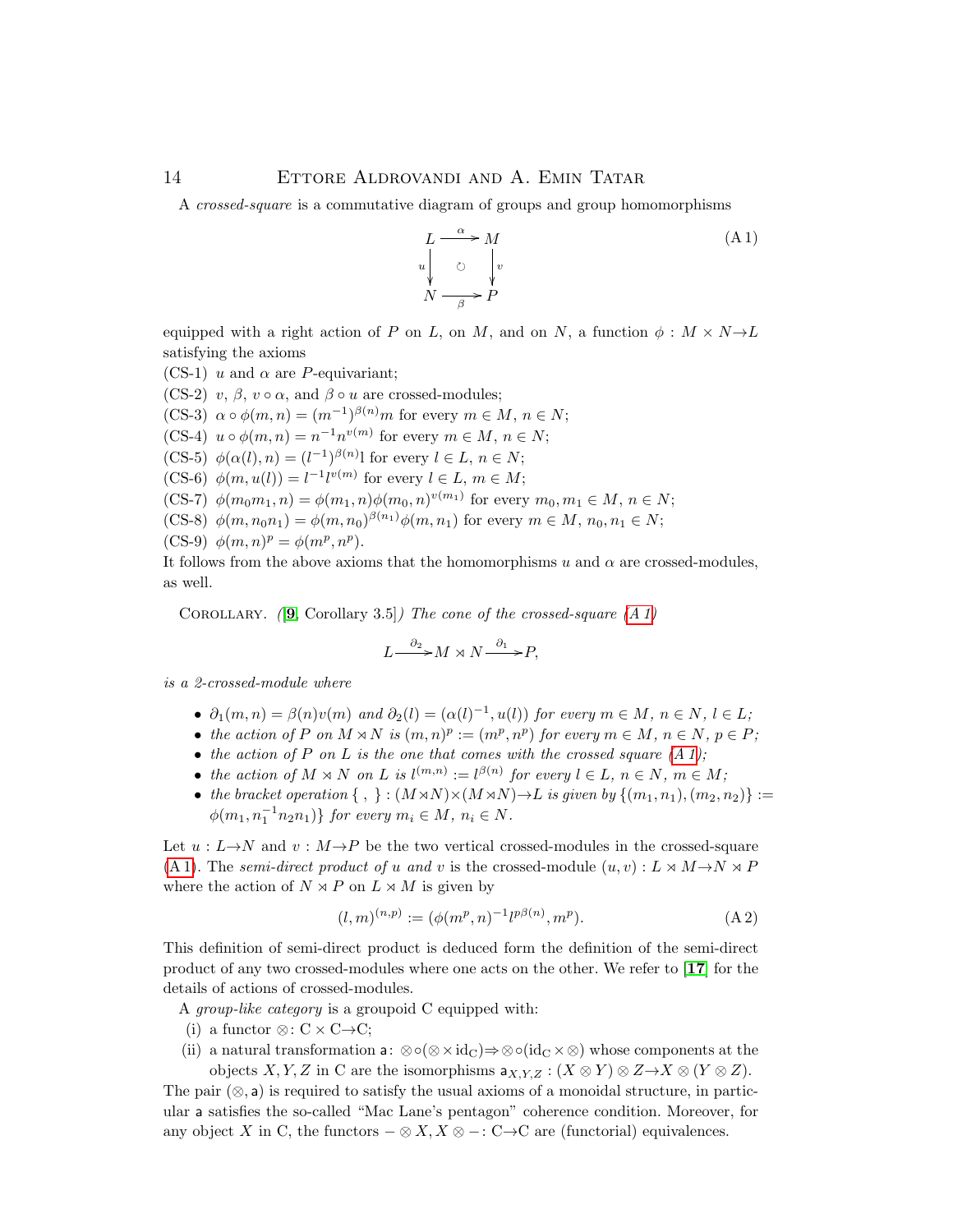The definition of a group-like category extends to the sheaf theoretic context. A grouplike stack  $\mathscr C$  over the site S is a stack in groupoids over S equipped with a stack functor ⊗:  $\mathscr{C} \times \mathscr{C} \rightarrow \mathscr{C}$  and stack natural transformation a: ⊗ ∘(⊗ × id<sub>C</sub>)⇒ ⊗ ∘(id<sub>C</sub> × ⊗) subject to the same coherence conditions as in group-like categories.

A group-like 2-category C is a 2-category in fact, a 2-groupoid, equipped with:

- (i) a 2-functor ⊗:  $C \times C \rightarrow C$ ;
- (ii) a natural 2-transformation a:  $\otimes \circ (\otimes \times id_{\mathcal{C}}) \Rightarrow \otimes \circ (id_{\mathcal{C}} \times \otimes);$
- (iii) a modification  $\pi$



whose component at the objects  $X, Y, Z, W$  in C is the natural 2-isomorphism expressing the obstruction to the commutativity of the Mac Lane's Pentagon.

The triple  $(\otimes, \mathsf{a}, \pi)$  is required to satisfy the standard axioms of a monoidal structure, in particular  $\pi$  satisfies an appropriate coherence condition corresponding to one of "Stasheff's Polytopes" and for any object X in C, the 2-functors  $-\otimes X, X \otimes -: \mathbb{C} \rightarrow \mathbb{C}$  are (functorial) biequivalences.

Similarly one can extend the definition of a group-like 2-category to the sheaf theoretic context to define a group-like 2-stack over a site S.

#### REFERENCES

- <span id="page-14-9"></span>[1] Ettore Aldrovandi. 2-gerbes bound by complexes of gr-stacks, and cohomology. J. Pure Appl. Algebra, 212(5):994–1038, 2008.
- <span id="page-14-10"></span>[2] Ettore Aldrovandi and Behrang Noohi. Butterflies III: Higher butterflies and higher grstacks. In Preparation.
- <span id="page-14-6"></span>[3] Ettore Aldrovandi and Behrang Noohi. Butterflies I: Morphisms of 2-group stacks. Advances in Mathematics,  $221(3):687 - 773$ ,  $2009$ .
- <span id="page-14-3"></span>[4] Ettore Aldrovandi and Ahmet Emin Tatar. Cohomology and coherence. In preparation.
- <span id="page-14-2"></span>[5] Cristiana Bertolin and A. Emin Tatar. Resolution of extensions of picard 2-stacks. arXiv:1401.6685, 2014.
- <span id="page-14-7"></span>[6] Lawrence Breen. Bitorseurs et cohomologie non abélienne. In The Grothendieck Festschrift, Vol. I, volume 86 of Progr. Math., pages 401–476. Birkhäuser Boston, Boston, MA, 1990.
- <span id="page-14-1"></span>[7] Lawrence Breen. Théorie de Schreier supérieure. Ann. Sci. École Norm. Sup.  $(4)$ , 25(5):465–514, 1992.
- [8] Lawrence Breen. On the classification of 2-gerbes and 2-stacks. Astérisque, (225):160, 1994.
- <span id="page-14-11"></span>[9] D. Conduch´e. Simplicial crossed modules and mapping cones. Georgian Math. J., 10(4):623–636, 2003.
- <span id="page-14-12"></span>[10] Daniel Conduché. Modules croisés généralisés de longueur 2. In Proceedings of the Luminy conference on algebraic K-theory (Luminy, 1983), volume 34, pages 155–178, 1984.
- <span id="page-14-5"></span>[11] Pierre Deligne. La formule de dualité globale, 1973. SGA 4 III, Exposé XVIII.
- <span id="page-14-8"></span>[12] Pierre Deligne. Variétés de Shimura: interprétation modulaire, et techniques de construction de modèles canoniques. In Automorphic forms, representations and L-functions (Proc. Sympos. Pure Math., Oregon State Univ., Corvallis, Ore., 1977), Part 2, Proc. Sympos. Pure Math., XXXIII, pages 247–289. Amer. Math. Soc., Providence, R.I., 1979.
- <span id="page-14-4"></span>[13] Monique Hakim. *Topos annelés et schémas relatifs*. Springer-Verlag, Berlin, 1972. Ergebnisse der Mathematik und ihrer Grenzgebiete, Band 64.
- <span id="page-14-0"></span>[14] André Joyal and Joachim Kock. Coherence for weak units. *Doc. Math.*, 18:71–110, 2013.